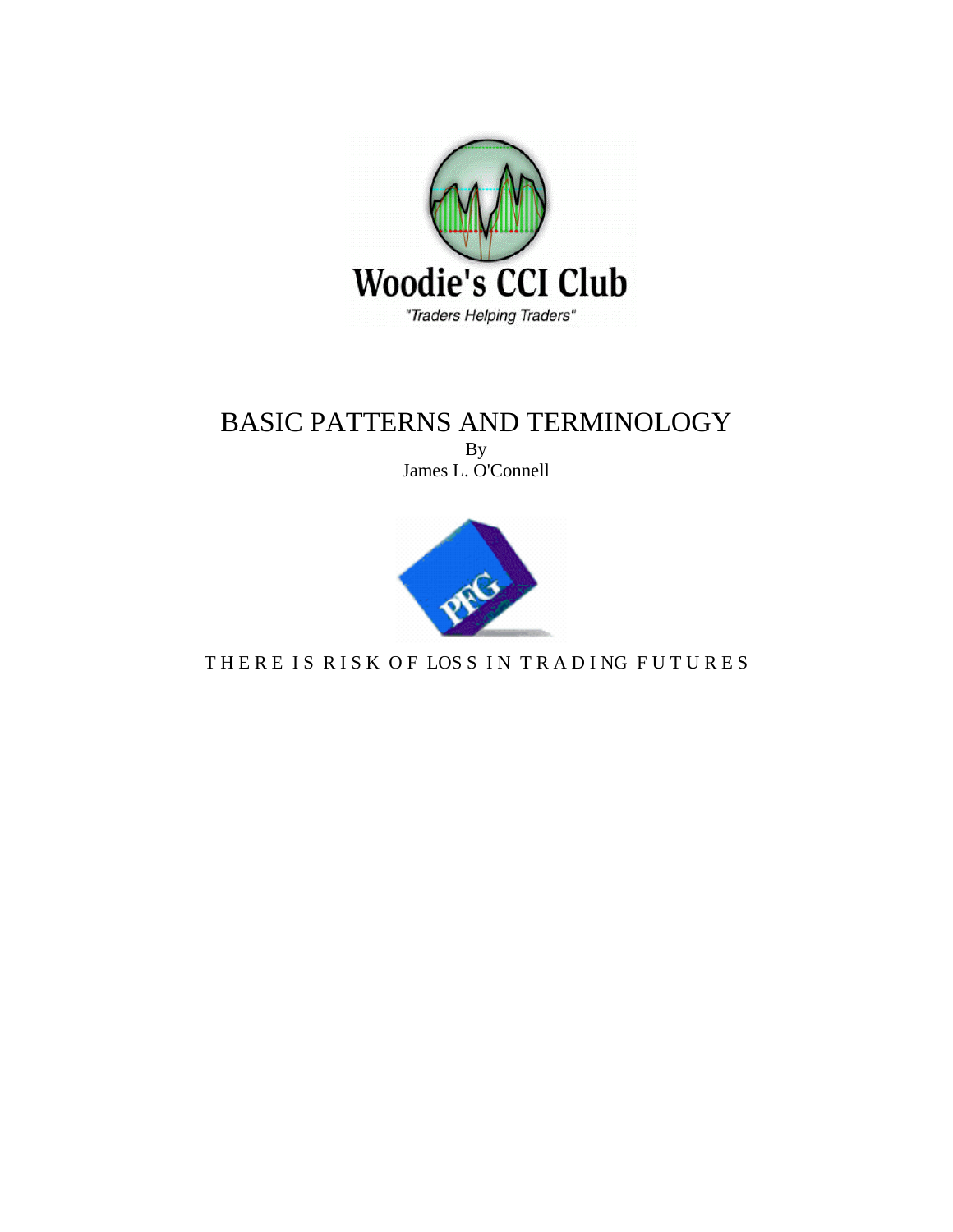First I would like to thank Jim O'Connell of PFG (Peregrine Financial Group and Peregrine Charities) for reworking this document. This was needed very badly as the original needed to be updated. Jim spent many hours and hard work putting together the correct info and CCI documentation so that traders worldwide would have something to help them in there trading careers and learning CCI. Jim has gone past "traders helping traders" excellent work, and hope all who read it and learn CCI will be successful and thank Jim – JIM WELL DONE

#### Woodie

We hope that after reading this text, you will get the basic idea of Woodies CCI system, an ability to recognize his entry and corresponding exit patterns. This will also serve as a reference for all of the vocabulary used in Woodie's community of traders, so you will be able to ask questions and understand the lingo throughout the trading rooms. <http://www.woodiescciclub.com/>

Woodies goal is "Traders helping traders". It is my hope that this text will do just that.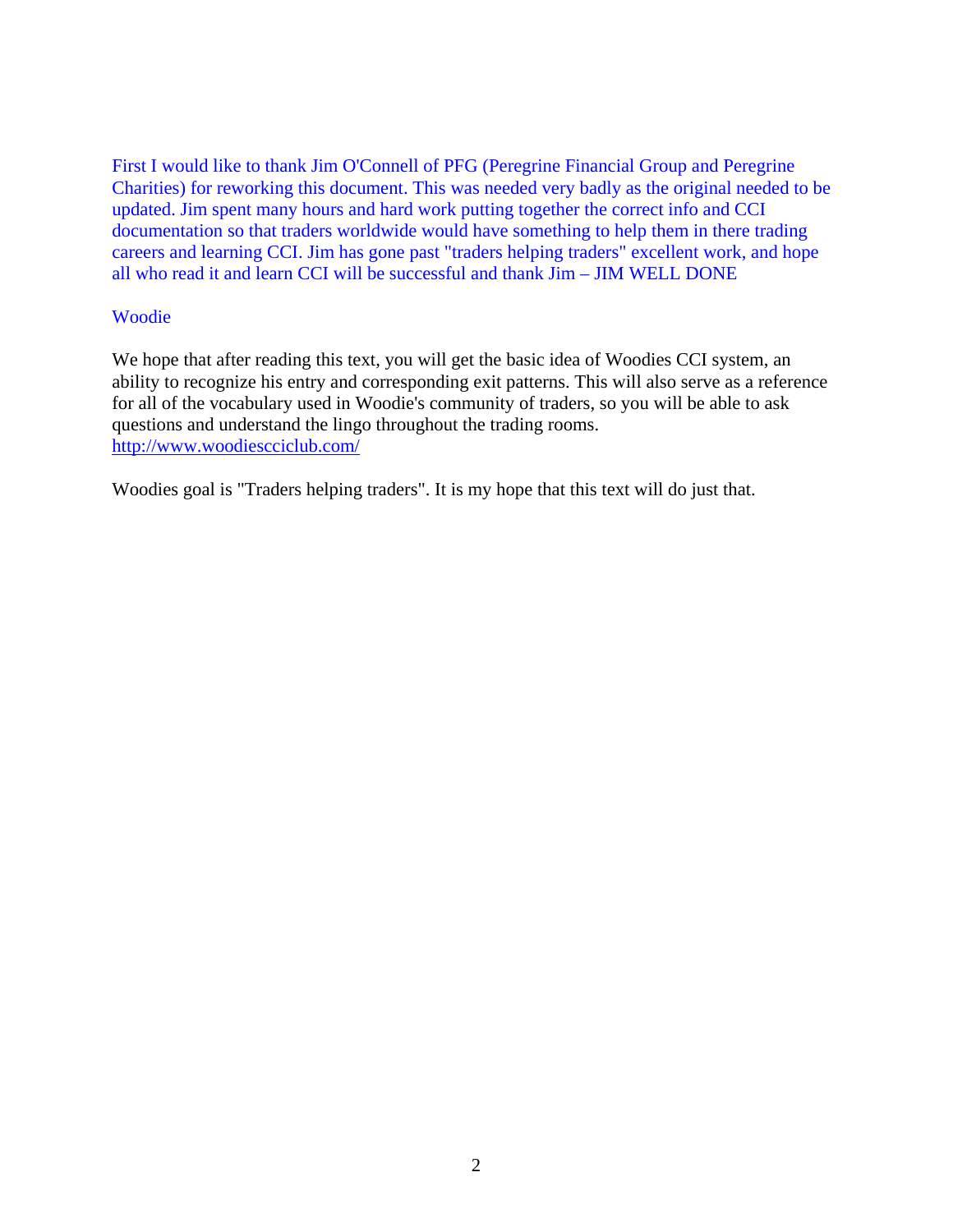#### **Woodies CCI charts**

**Chart 1** below shows a single yellow horizontal line. This is called the Zero-line (**ZL**). It has a special meaning in the calculation of the **CCI**. You may think of it as the equilibrium of momentum over a given period. All of Woodies **CCI** system trade patterns are defined around the zero-line. The chart shows four other lines. The light blue are the 100/-100 lines and the white are the 200/-200 lines.

**Chart 2** shows the **ZL** as a series of red and green segments. These segments reflect the 25 period Least Squares Moving Average **LSMA**. When the segments on the **ZL** are green, this means that the market price is higher than the **LSMA**. When red, the market price is below the **LSMA**. This is also called the moving linear regression curve. The **LSMA** will be used in trade confirmation of patterns and exiting positions. It is not important to understand how the **LSMA** is calculated.



**Chart 1** Chart 2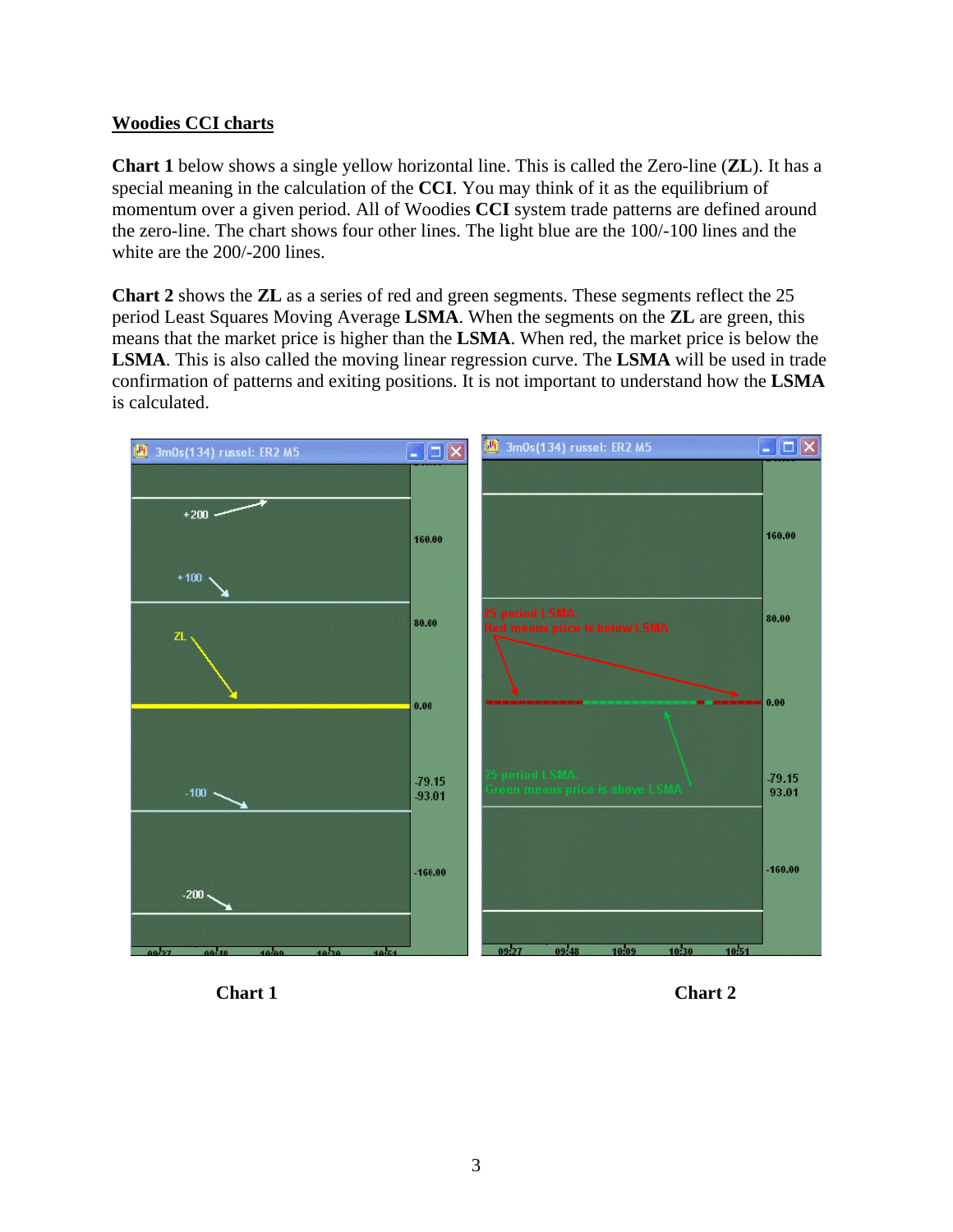### **Zero-Line**

It is the major support and resistance at this moment in time.

Amplification:

 $\ge$  "?at this moment in time", means that it does not represent a forward looking projection of where the support and resistance will be in moments from now, but where S/R is.

This line will be tested and crossed several times throughout the trading day.

While a trend is defined by six or more bars above or below the **ZL**, a cross by the **CCI** does not change the trend. You need at least six bars on the opposite side of the **ZL** to reverse trend. Cautionary note: A cross of the **ZL** in the direction opposite of the trend can indicate a setup for a trade with the trend or the possibility of a trend change.

Do not take trades when a clear trend is not evident.

Attention is necessary when the **CCI** crosses the **ZL**. These are important events during the trading day.

" It's breaking major support and resistance at this time...this will give you confidence that the trade is going our way"



**Chart 3** below shows the **CCI** line. It will always be the heavy black line on Woodies CCI Charts. This will be presented as a histogram. The vertical gray lines will be called time-bars It is not necessary to understand the calculation of the **CCI** line. However, for those who cannot help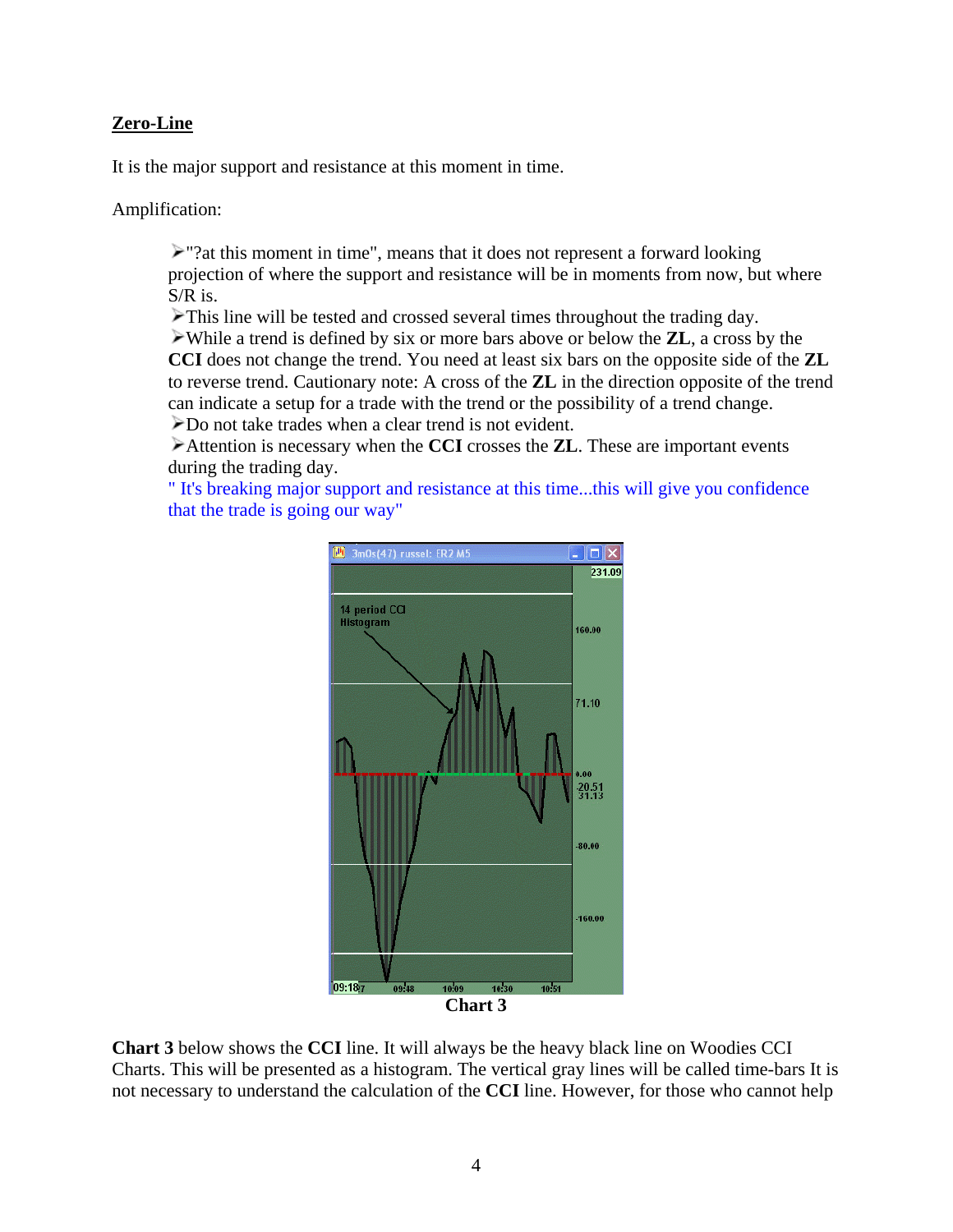themselves, the definition and calculation of **CCI** can be found at [www.stockcharts.com/education/IndicatorAnalysis/indic\\_CCI.html](http://www.stockcharts.com/education/IndicatorAnalysis/indic_CCI.html) 

**Chart 4** shows the addition of a yellow line. Woodie only uses two CCI indicators to trade with. One is the CCI 14 period, shown as **BLACK**, and called **CCI**. The other is the CCI 6 period, shown as yellow and called Turbo CCI or **TCCI**. **TCCI** is used in the drawing of trendlines. **TCCI** can be used as a **warning** that a pattern might be occurring, or, in multiple contract trades, used in taking off part of the position.



**Chart 4**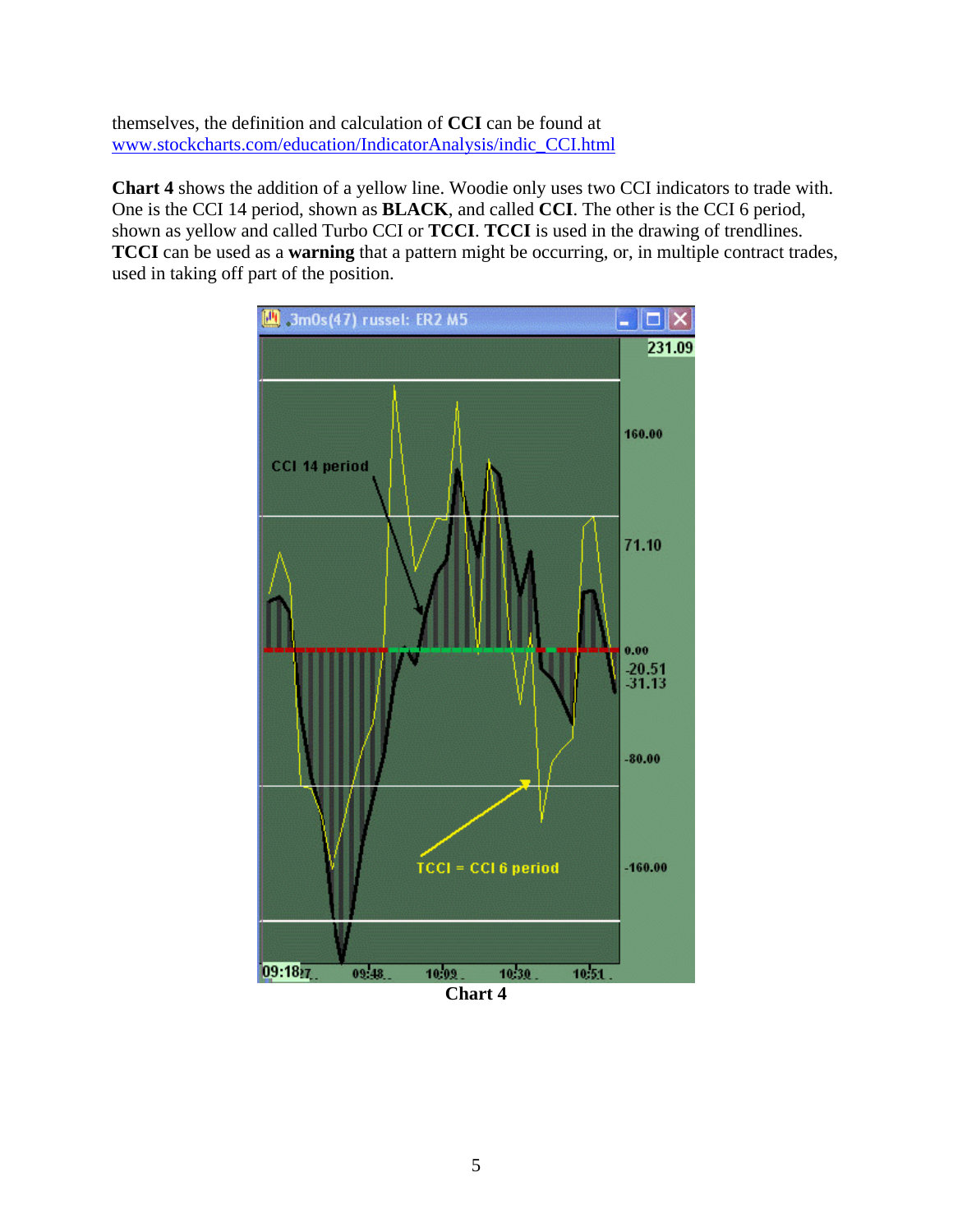**Chart 5** shows the addition of red, green and yellow **time**-bars. The yellow **time**-bars show the establishment of a **trend**, while the green bars show an uptrend, the red bars a downtrend.



## **The Trend**

- trend n. The general direction in which something tends to move
	- A general tendency
	- General line of orientation
	- syn tendency
	- syn course
	- syn drift, movement
	- syn vogue, style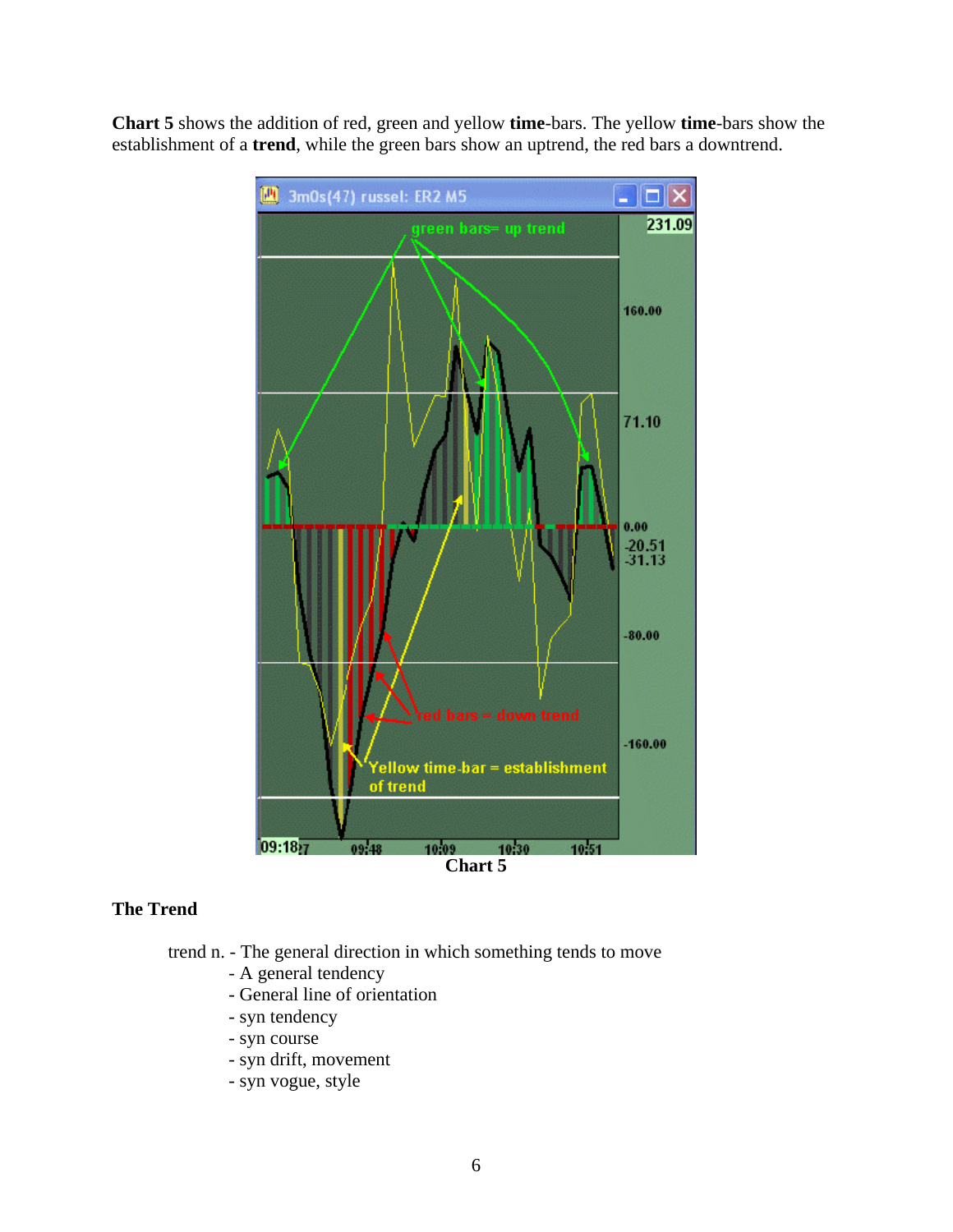**Woodies CCI Trend (trend)**: A trend is established any time the CCI (black line) is either over or below the zero-line (ZL) for six or more time bars. If the CCI trades on the other side of the ZL this does not negate the trend. If above, trend is up, if below, trend is down. The word trend is used in bold print throughout this text when referring to Woodie's definition.

Amplification:

- Defines the trend using the CCI indicator only
- Does not use price bars to define trend
- Does not use any moving average to define trend
- Does not use a larger time frame to define trend
- Uses the same chart to define trend as to spot a CCI pattern for the market

Each market will have its own **trend**. It is not to be considered when taking a trade on another market. You do not need any other charts, markets or indicators to see and define the **trend**. When learning **Woodie's CCI system**, **Woodie recommends that you trade with the trend. You do not trade counter-trend trades** until you have learned the trade **trend** patterns first.



In **Chart 6**, we see that, after the yellow bar, we have a down trend. This is shown by subsequent red time bars. It is still in a down-trend printing above the ZL for one or two CCI bars (six maximum) but here we would be looking for shorts. But be warned that the more bars that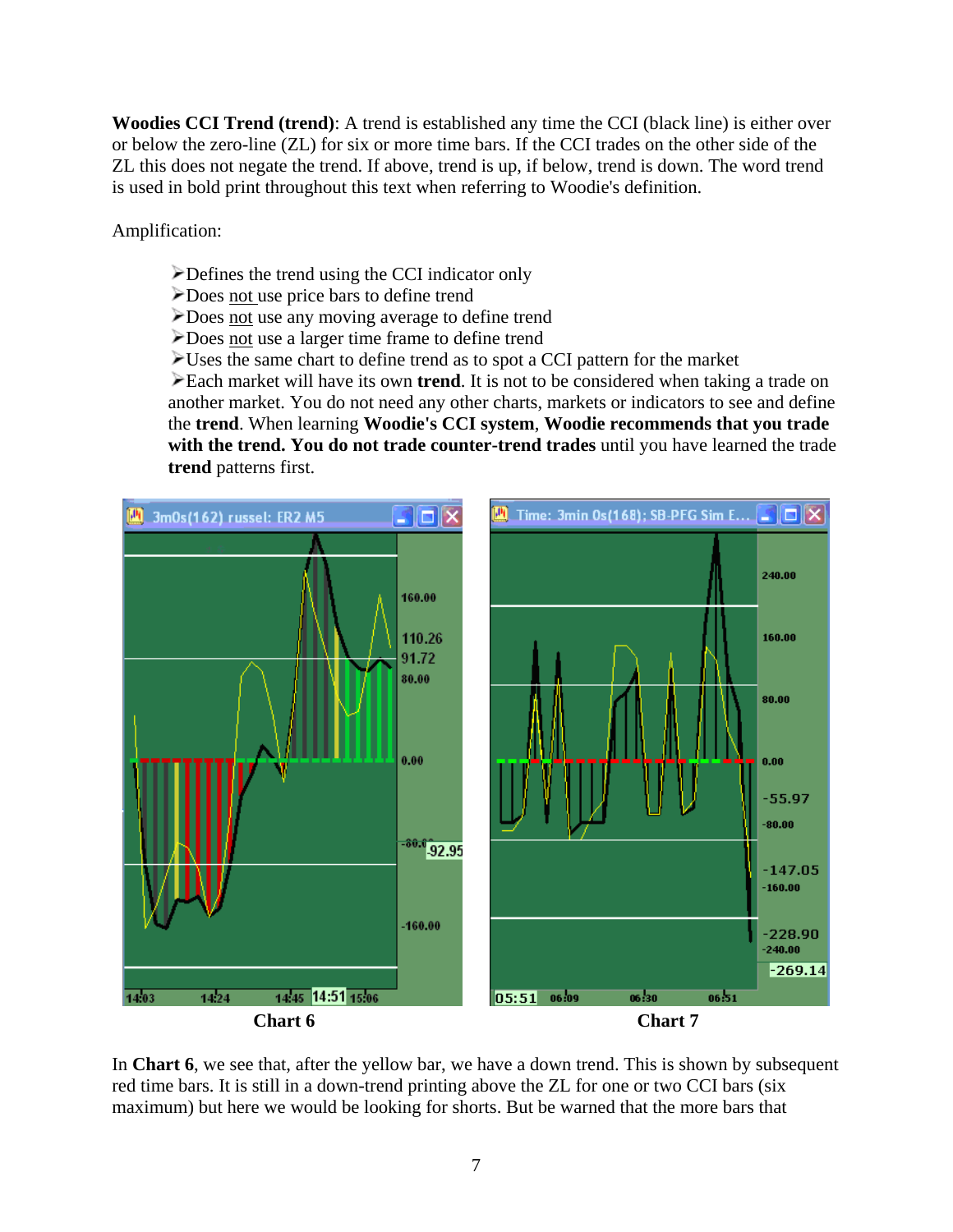register opposite the **trend** established, the more we should stay on the side line until the trend is redefined. Later, we see a second yellow time-bar above the **ZL**, showing a change to an up**trend**.

**Chart 7** shows a mix of bars above and below the **ZL**. There is no defined **trend**. No trade.

## **Trend Agreement Trade Patterns**

Let us now look to **CCI** trade patterns that are trend-following (trade patterns that are in agreement with the established trend).

# 1. Zero-line Reject (**ZLR**)

The next three patterns involve **line breaks**, or **violations**, from chart peaks, sometimes described as bumps. In these three patterns, lines are drawn from peaks/valleys or bumps. We should refrain from using support, resistance, or, trend in describing the lines that are drawn. These words bring to mind "price chart terminology" and their meanings may confuse the reader with regard to the function of these lines when using Woodie's CCI system. You do not trade against these lines, nor target exits, with regard to these lines. They are only a visual aid to indicate when one of these patterns comes into effect.

- 2. Reverse Divergence (**RD**)
- 3. Trend Line Break (**TLB**)
- 4. Horizontal Trend Line Break (**HTLB**)

For the beginning trader, these four patterns should be all that you look for and learn to trade. It is highly recommended to first practice trading on a demo platform. This will help you recognize patterns and get some "screen time" without cost to you. When trading on a demo, treat it with the serious goal of trading your own money successfully.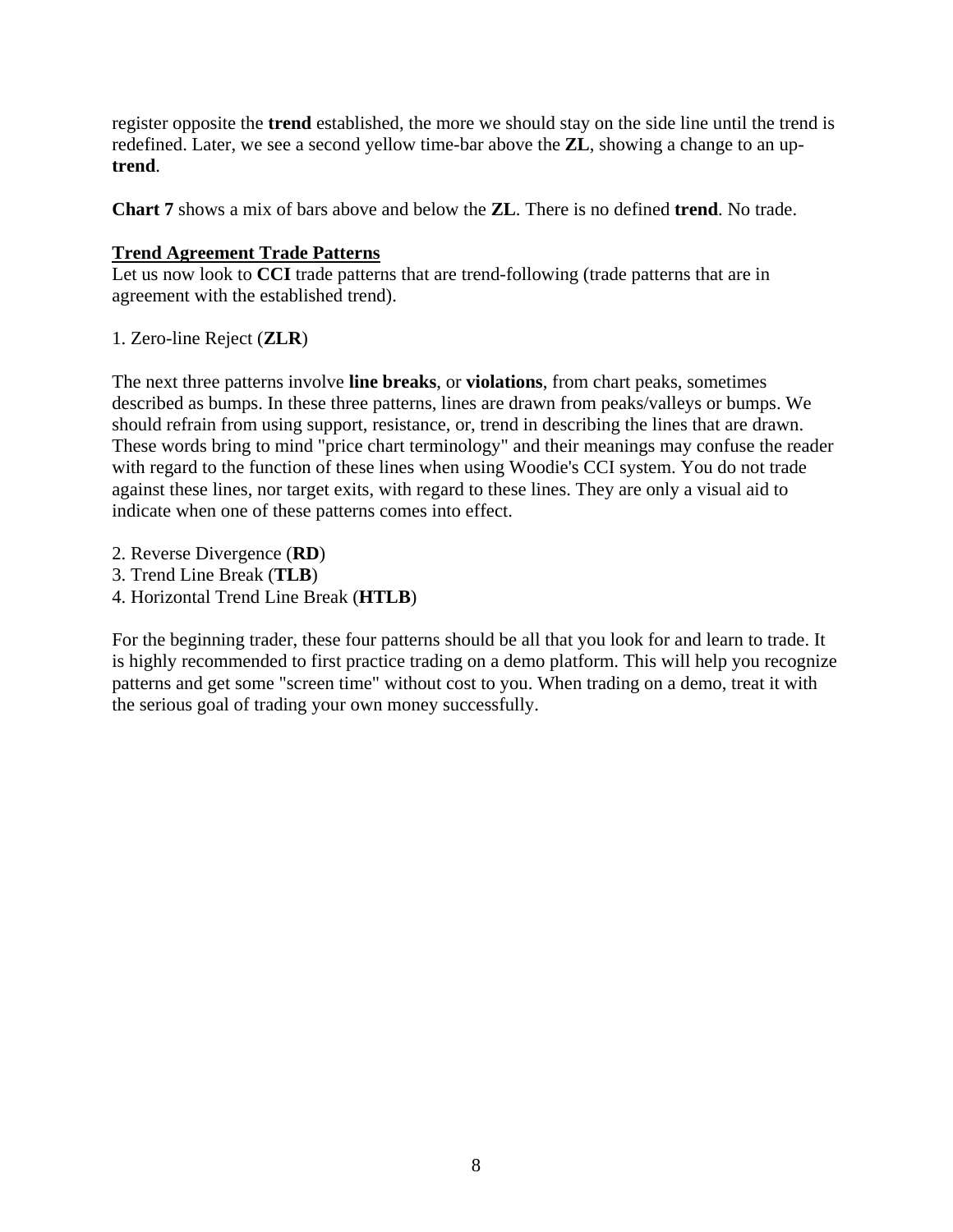# **Zero-line Reject (ZLR)**

This is where the **CCI** line is traveling in a direction opposite to the established **trend** toward, or just through, the **ZL** and then, in a subsequent bar, reverses direction from that of the established trend. To be considered a **ZLR**, the movement back to the **ZL** should at least go back into the 100/-100 level then reverse back to **trend** direction. It is preferred by some to get within the 50/- 50 level for best results.



**Chart 8** shows two **ZLR** lines. **Trend** is established down (six or more bars below the **ZL**). **CCI**  is moving back towards the **ZL** then reversing back in agreement with the established trend. These two **ZLR** would command a short in both instances. We will have a full discourse on how to execute the trading system later on. The important thing now is to recognize the pattern.

Chart 9 shows a **ZLR** to the upside.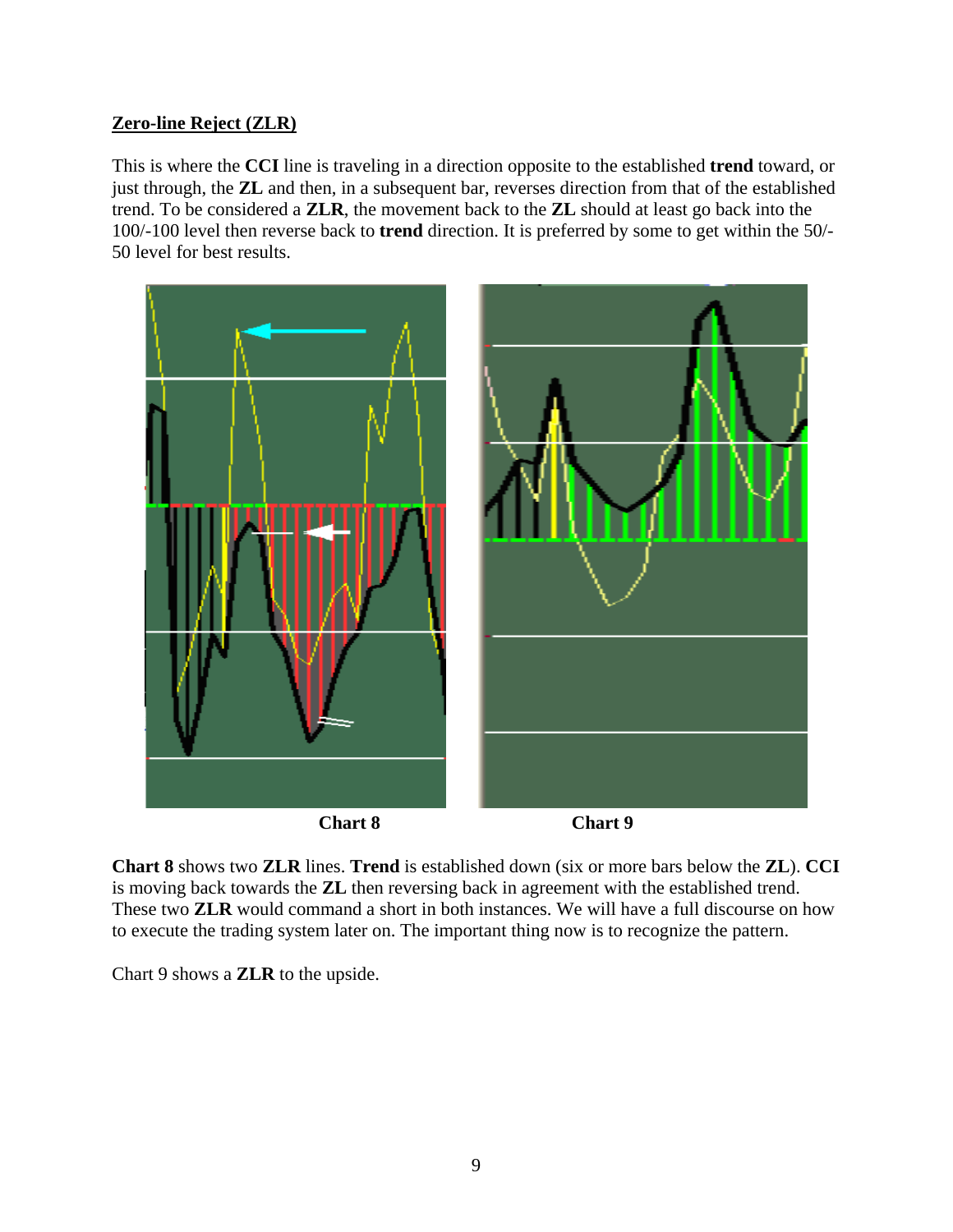

**Chart 10** shows a **ZLR** where the **CCI** actually crosses the **ZL** then reverses back to trend.

"I always wait until it crosses back over the zero line – it really hasn't rejected it until it crosses back over."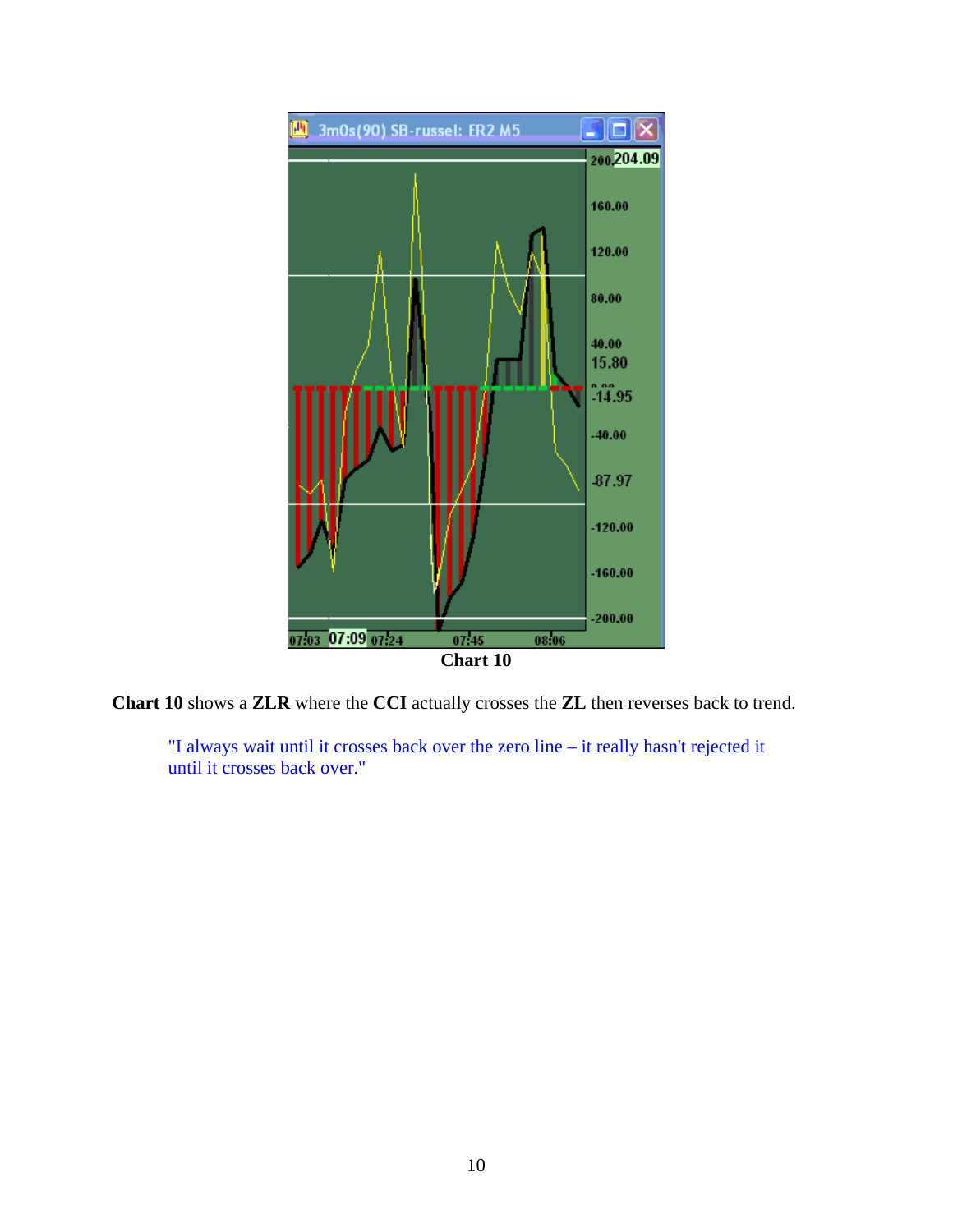## **Reverse Divergence (Rev Diver-RD)**

This is the second of the **trend** agreement trade patterns (also called a **trend continuation**  pattern). As such, the trade pattern must give a trade signal which is in agreement with the **trend** as defined earlier. After the **trend** has been established, either up or down, we look to see peaks/valleys on the **CCI** line. If we get two peaks/valleys from the **CCI** line where the second peak/valley is more pronounced than the first, we draw a line off the peaks angling towards the **ZL**. Where the **CCI** crosses the drawn line (trend line) it is a trade signal. You can use **TCCI**  and or **CCI** in construction of drawn lines.

"You have to have something to confirm the Reverse Divergence, either crossing a major line (100/-100), or crossing a drawn trend line."



**Chart 11** shows two Reverse Divergence (**RD**) trades. The first trade shows that the trend is up. We have a valley (an inside bump) where the second is closer to the **ZL** than the first. A line is drawn connecting the two tops and extending into the future. The violation of the line gives a trade signal (long). The second **RD** trade occurs with the trend also being positive. We have two valleys, the first being less pronounced than the second. A line is drawn connecting the two tops.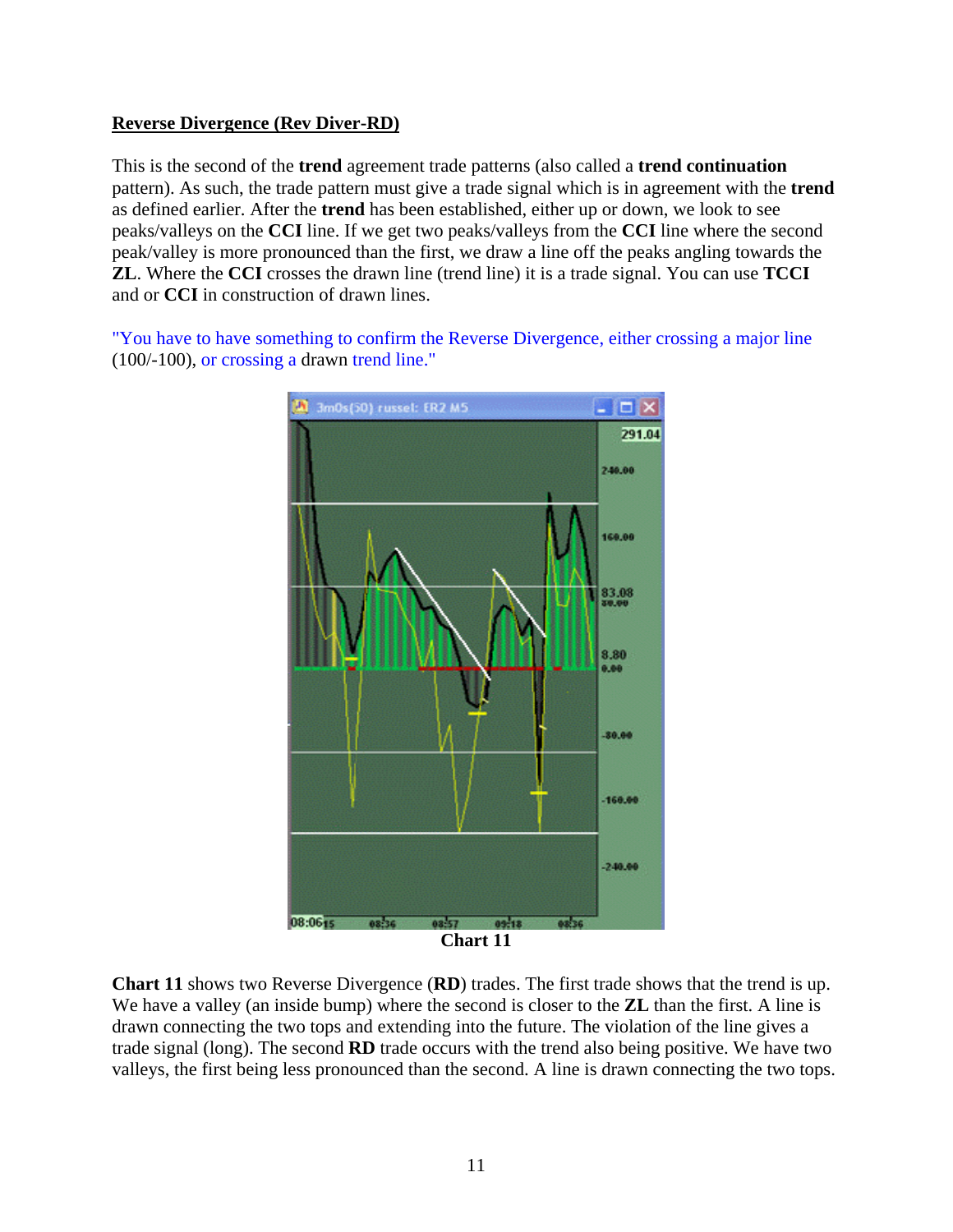When this line is violated by the **CCI**, it is a trade signal(long). It should note that both trades were **ZLR** with a **RD** confirmation.

# **Trend Line Break (TLB)**

This is the third of the **trend** agreement trade patterns. Although this pattern is called the Trend Line Break pattern, please try to put out of your mind any knowledge you have with regard to price chart patterns and their trading techniques. This pattern can be either trend agreement or counter-**trend**. We will look at this pattern when the **trend** is in agreement. The trend line must originate from a peak/valley above/below the100/-100 line, and it is preferred if the peak/valley is above/below the 200/-220 line. This pattern is usually a confirmation of a **ZLR**. When more than one of Woodie's patterns is in agreement, the signal has a higher probability of success. **TCCI** can be used in construction of trend lines but **CCI** is preferred. When the CCI line crosses the trend line a trade is signaled.



"The closer the actual trend-line break to the zero line the better."

**Chart 12** shows a **TLB** uptrend. The trade signal is the crossing of the yellow line by the **CCI**  line. A white trend line is also drawn on this chart using the **TCCI** in its construction. This is acceptable and usually draws a sharper line.

In **Chart 13**, the trend is down. The more peaks or bumps the stronger the signal. Note in both charts that we had a **ZLR** trade first. The **TLB** usually gives confirmation to the **ZLR**.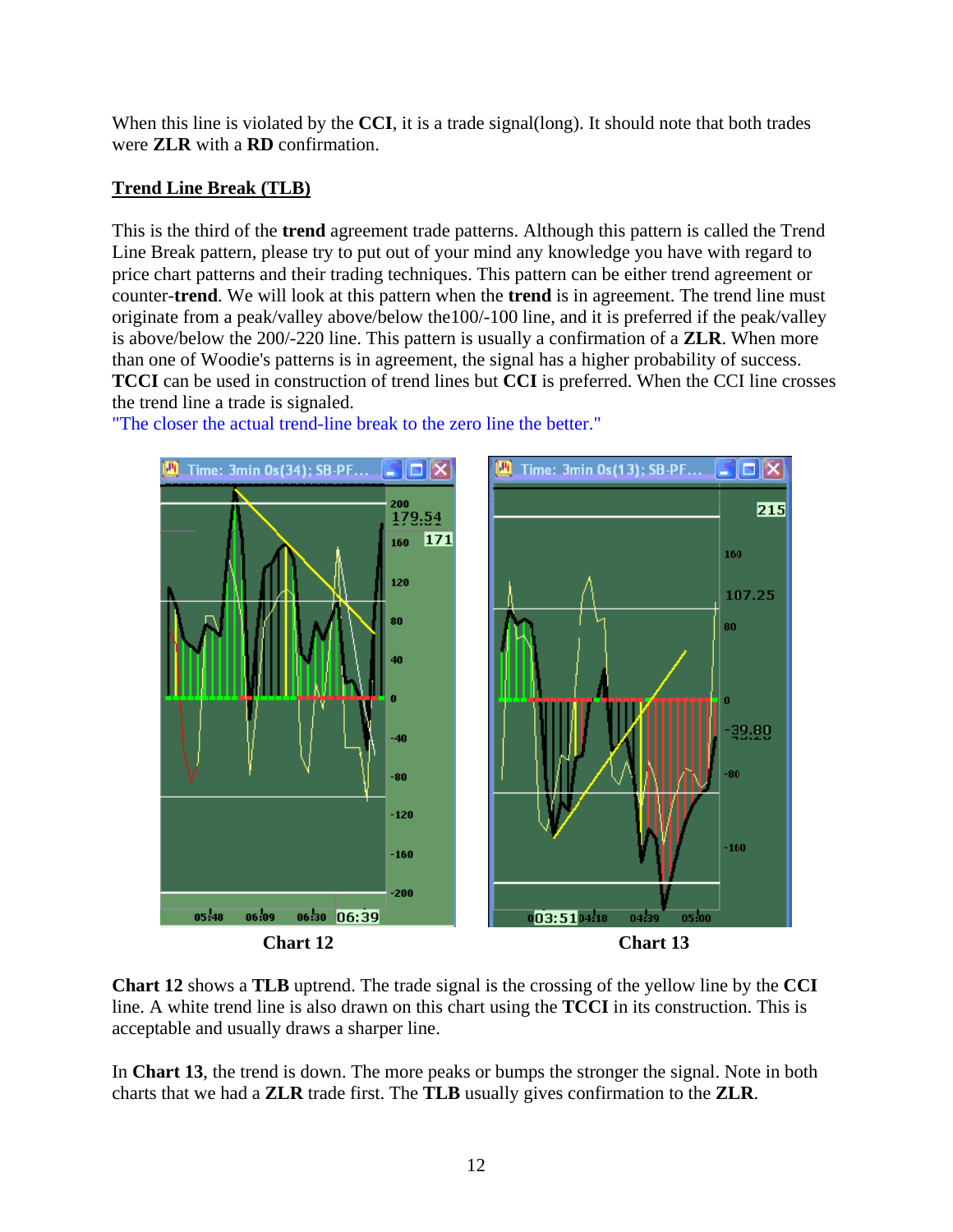# **Horizontal Trend Line Break (HTLB)**

This is the last of the **trend** agreement patterns. It is also a **line break** pattern. The pattern is where you have two or more bumps, or peaks/valleys, that are approximately the same height on the same side as the **trend**. **HTLB** can also be a counter-**trend** trade. This is discussed later. A line is drawn between the peaks extending out into the future. This line must occur within the 100/-100 boundary and can be constructed with **TCCI**, **CCI**, or both. When the **CCI** crosses the **HTLB**, the pattern is in effect. It is a stronger signal when two or more bumps, or peaks, are used in the construction of the **HTLB** line.



Chart 14 shows a **HTLB** to the downside.

Chart 15 shows a **HTLB** to the upside.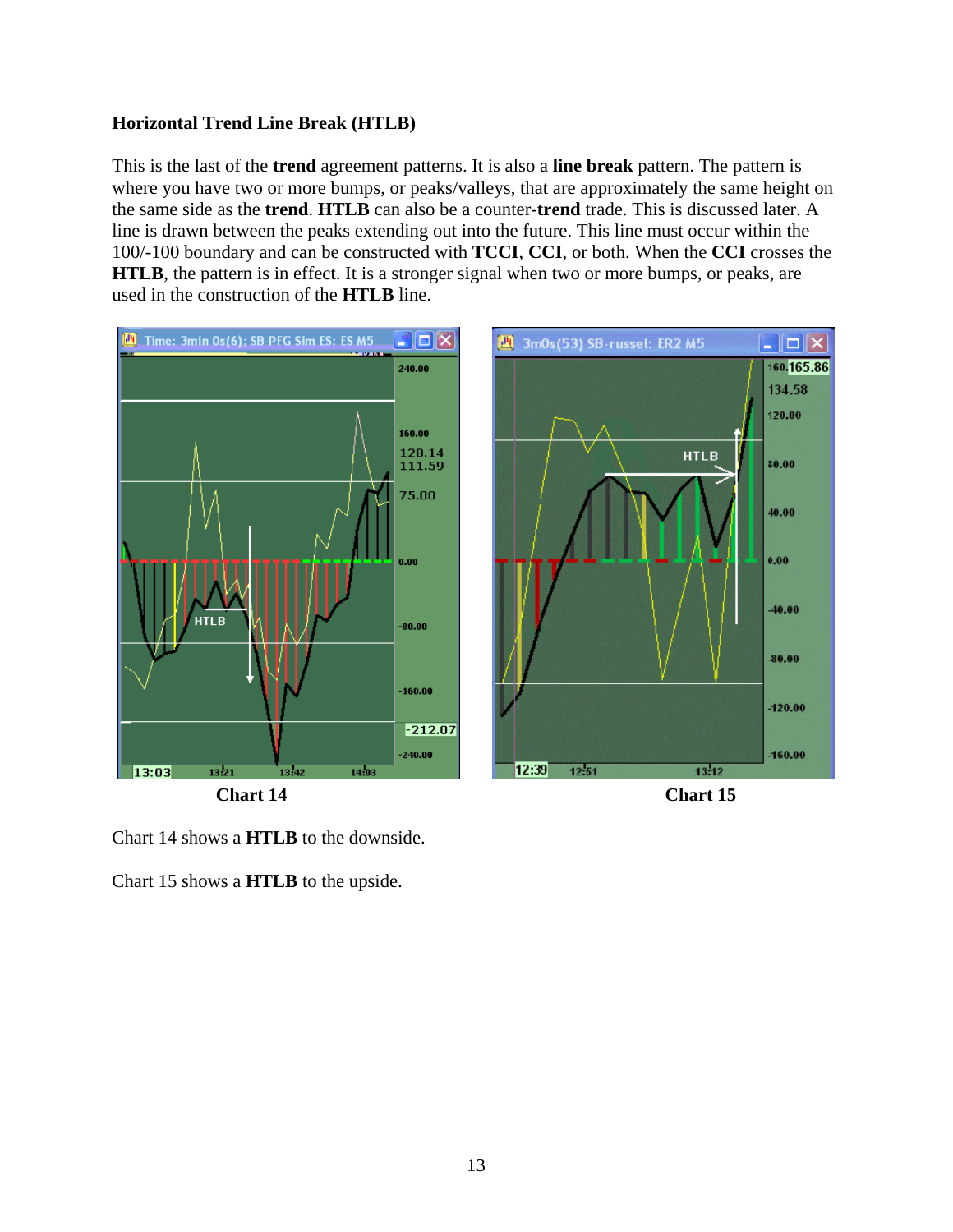# **Getting Started**

There are patterns one should learn to recognize when first learning **Woodie's CCI**. These are the patterns which agree with **trend** as defined earlier. There are some successful traders who use only these basic patterns. Once again, it is advisable to obtain a demo platform to watch patterns develop. You will, after a time, be able to anticipate these patterns.

After you get comfortable identifying patterns and watching them set up, it is time to learn the rules of trading **Woodie's CCI**.

Returning to the **ZLR** pattern in **Chart 8**:



**Chart 8**

The time bar where the **CCI** reversed back to **trend** is the entry signal (white arrow). Here, you would sell at the market. The exit would be the bar that reversed back towards the **ZL** (see rules for exiting trades below).

Note that the blue arrow points out that the **TCCI** turned back to trend two **CCI** time bars before the **CCI**. This is a good warning that a **ZLR** is going to happen. The **TCCI** has a strong tendency to lead the **CCI**.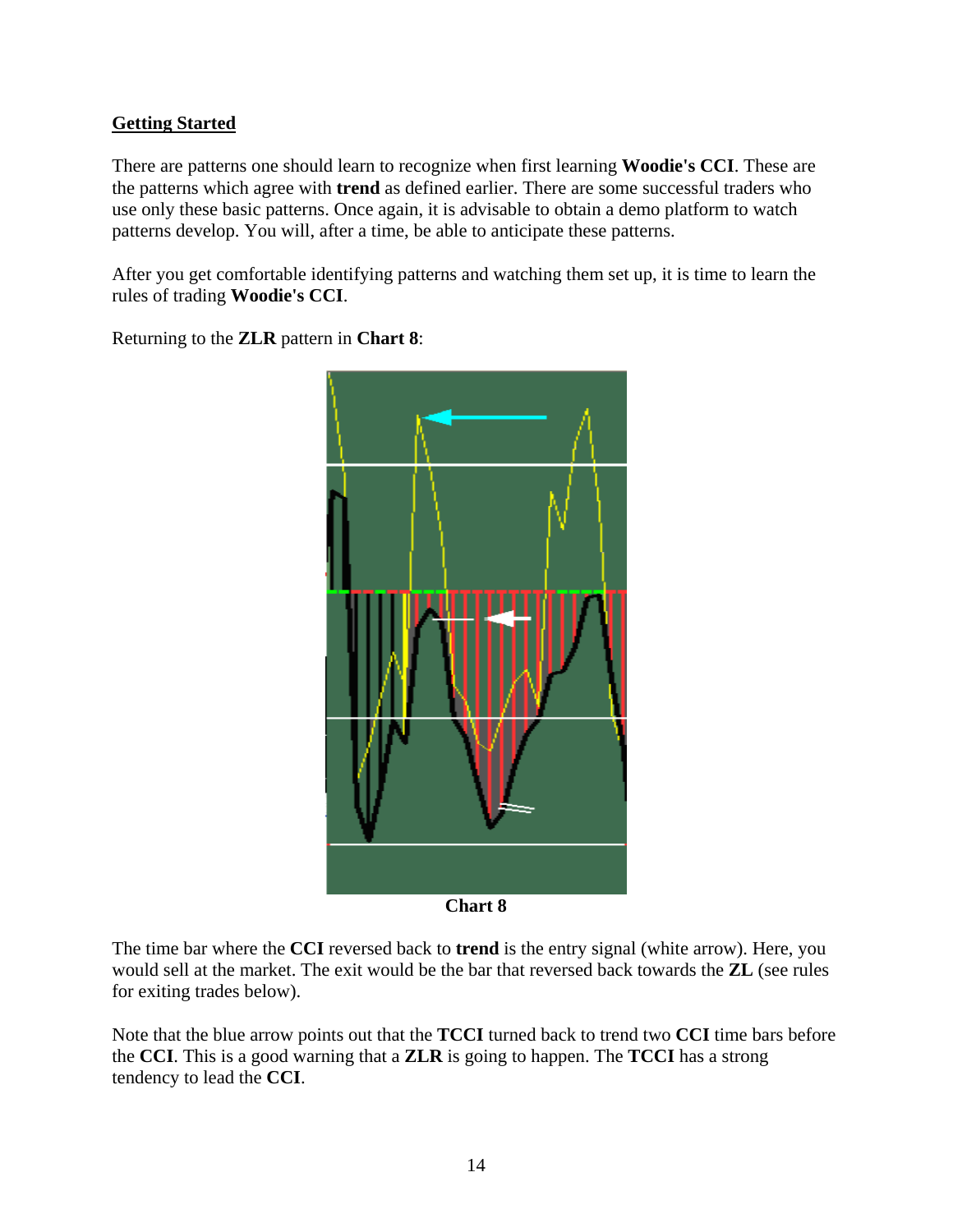It should be noted that the time bar on the example has been completed. With most charting software, the charts will assume that every second is the close of a bar. That means a signal could be given, then taken away, before the time bar actually closes, based on the prices during that time bar.

Again, in Chart 8:



Your screen could show all these patterns based on the last price before the time bar closes. Chart A and Chart D show the **ZLR** pattern, but Chart B and Chart C do not. This is one of the wiggle room parts of this system. What to do?

Wait until the time bars closes to enter? (Conservative) Enter as soon as bar indicates a signal during price bar formation? (Aggressive)

Woodie would like the beginner to enter the market, if with 20 seconds left in the bar, where a pattern presents itself. That sounds good, but how do you determine t-minus 20 seconds until close of time bar?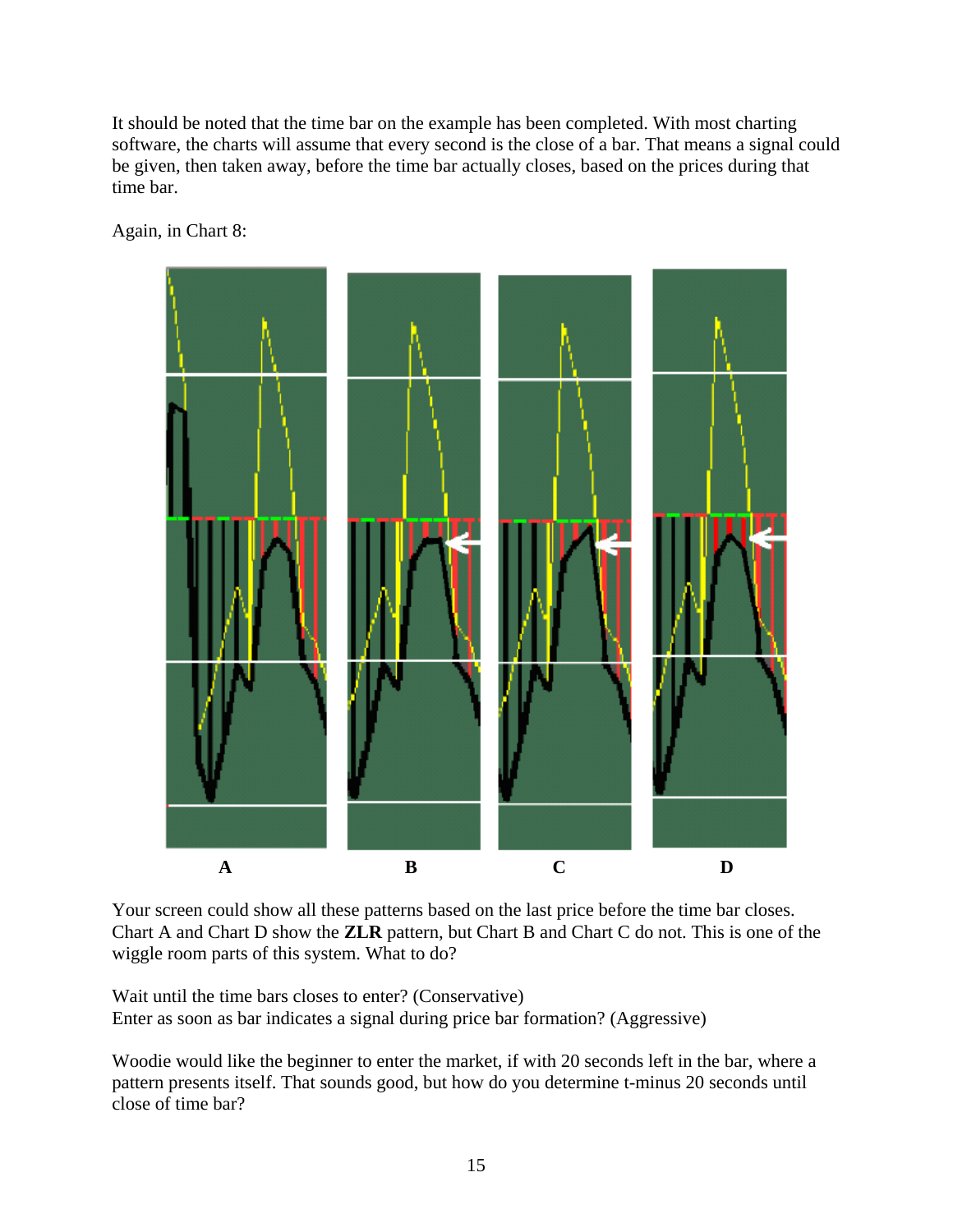![](_page_15_Figure_0.jpeg)

BESTDIRECT*fast*, along with others, have timers on their charts.

**Chart 16** shows 18 seconds left in the time bar. All the rules are in place, so you sell the market. For the beginner, it is recommended to enter a trade at the market.

You are strongly urged to use the 20 second rule. Besides the **ZLR** pattern, the three other trade patterns will show CCI crossing the line break, and then not. They will all have the same timing issue.

When initiating any trade on any pattern, a protective stop should be place. For the beginner, it is strongly advised to use a price stop. (Note: This is the first time the word 'price' has been used).

"I place my stops one to two tics above or below the entry bar."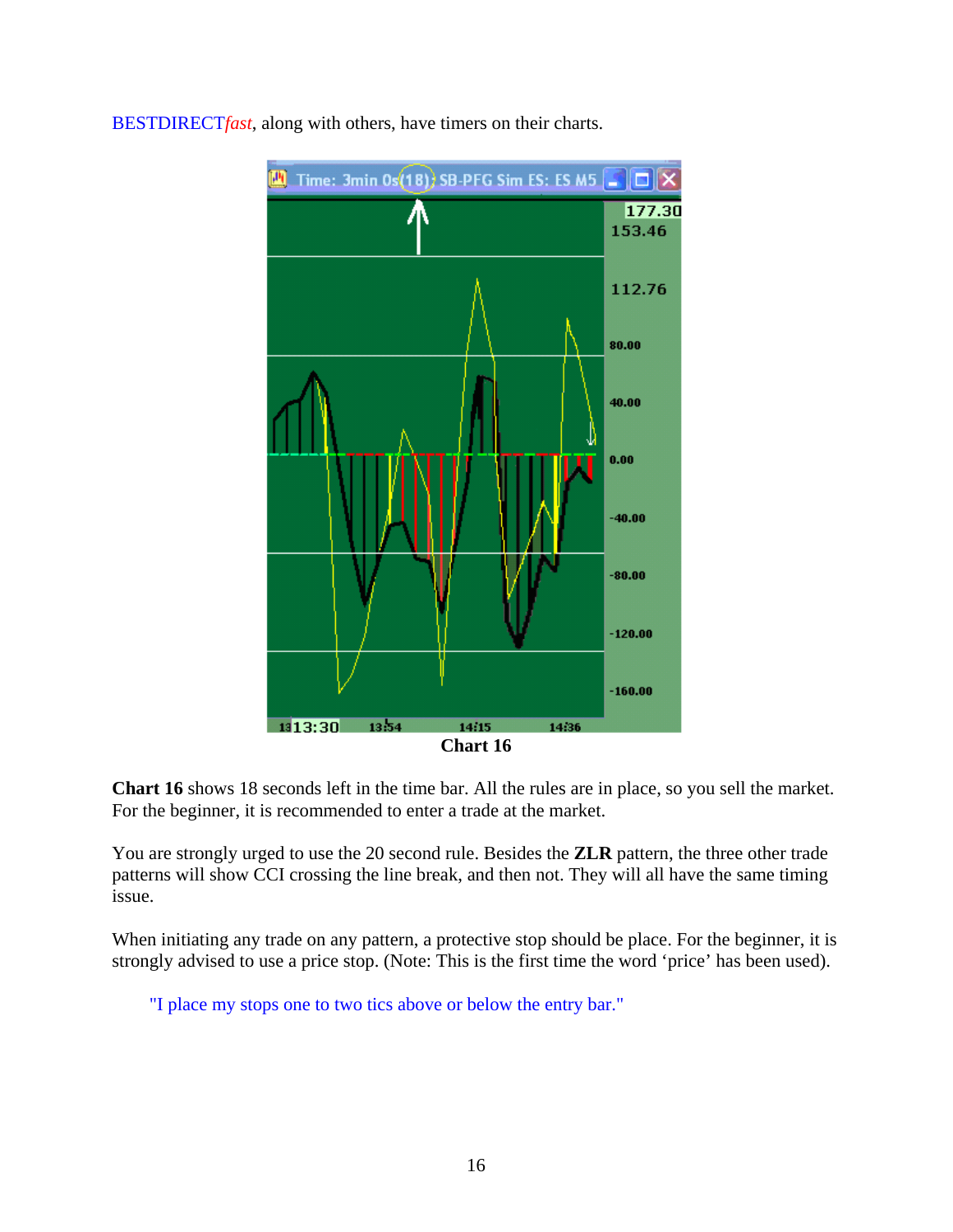## **Rules for Exiting Trades using Woodies CCI**

Woodie's exit signals are the same for all of Woodie's patterns. Below is a list of Woodie's exit signals: "The key is to find the one that meets your trading style"

- CCI hooking or going flat
- $\triangleright$  CCI Trend line break
- TCCI crossing into the **CCI**
- $\triangleright$  CCI crossing the ZL
- CCI hook from extremes (**HFE**)
- $\triangleright$  CCI not moving / no progress
- $\triangleright$  Profit about equal to hard-stop
- When the **LSMA** disagrees with the trade

(source: **Trading Woodies CCI System** by Jeff ) [www.woodiescciclub.com/Trading-Woodies-CCI-System.pdf](http://www.woodiescciclub.com/Trading-Woodies-CCI-System.pdf)

We will be looking at only three for the beginner. The other exits are for counter-**trend** patterns and multiple entry and exits. They will not be covered in this text. Once you have digested this text and practiced the principles you can go to the chat rooms and inquire about the other exit rules.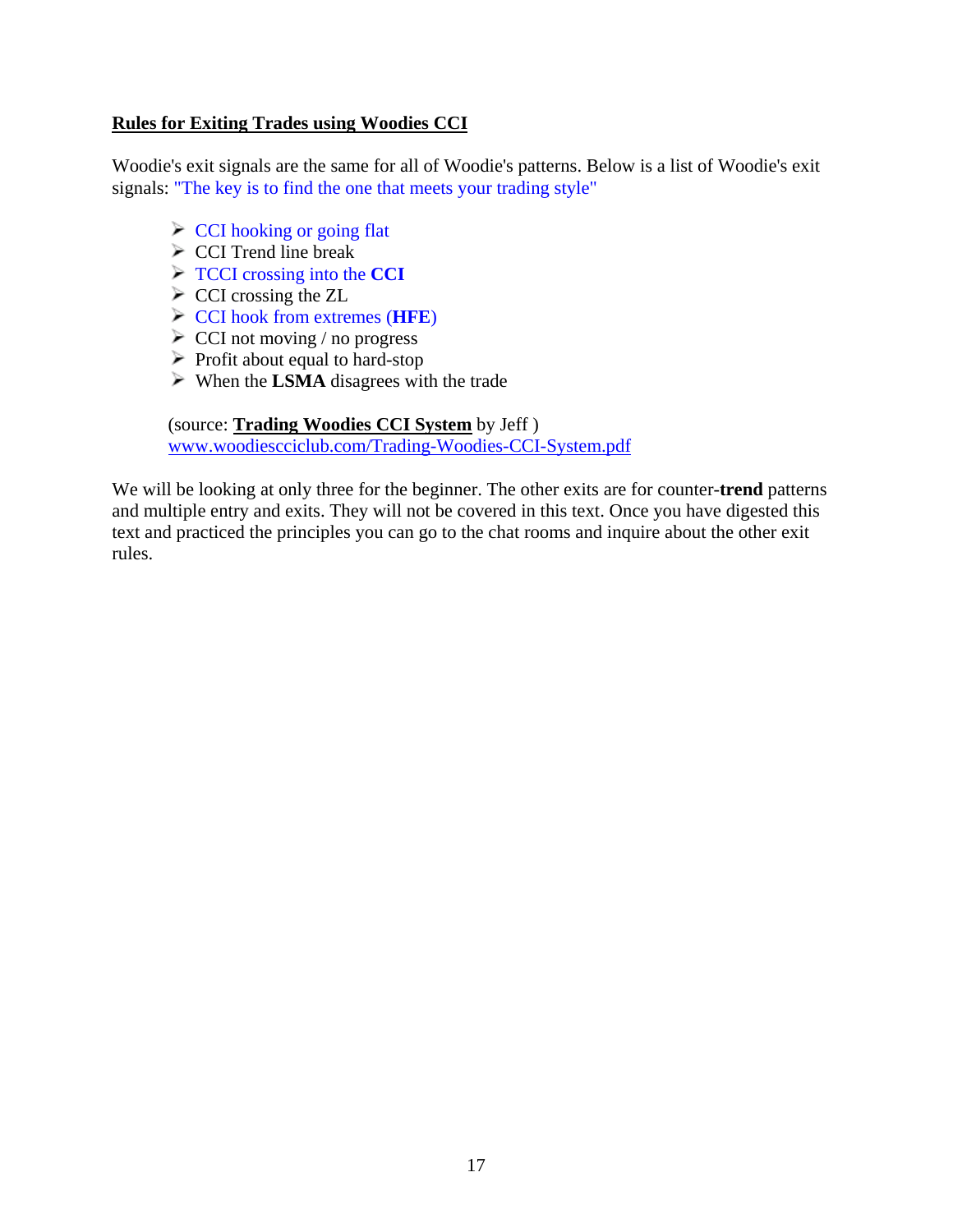# **CCI Hooking or Going Flat**

![](_page_17_Figure_1.jpeg)

Recall, in **Chart 13**, we had a **TLB** with **trend** agreement. The entry was on the cross of the yellow line. We, at the time of entry, placed a price stop/loss order based on Woodie's rules. We stayed in the trade until the **CCI** hooked (**CCI** changed direction back to the **ZL**). Exit would be on the time bar close indicated by the white arrow (Chart 13b). We would also cancel our stop order.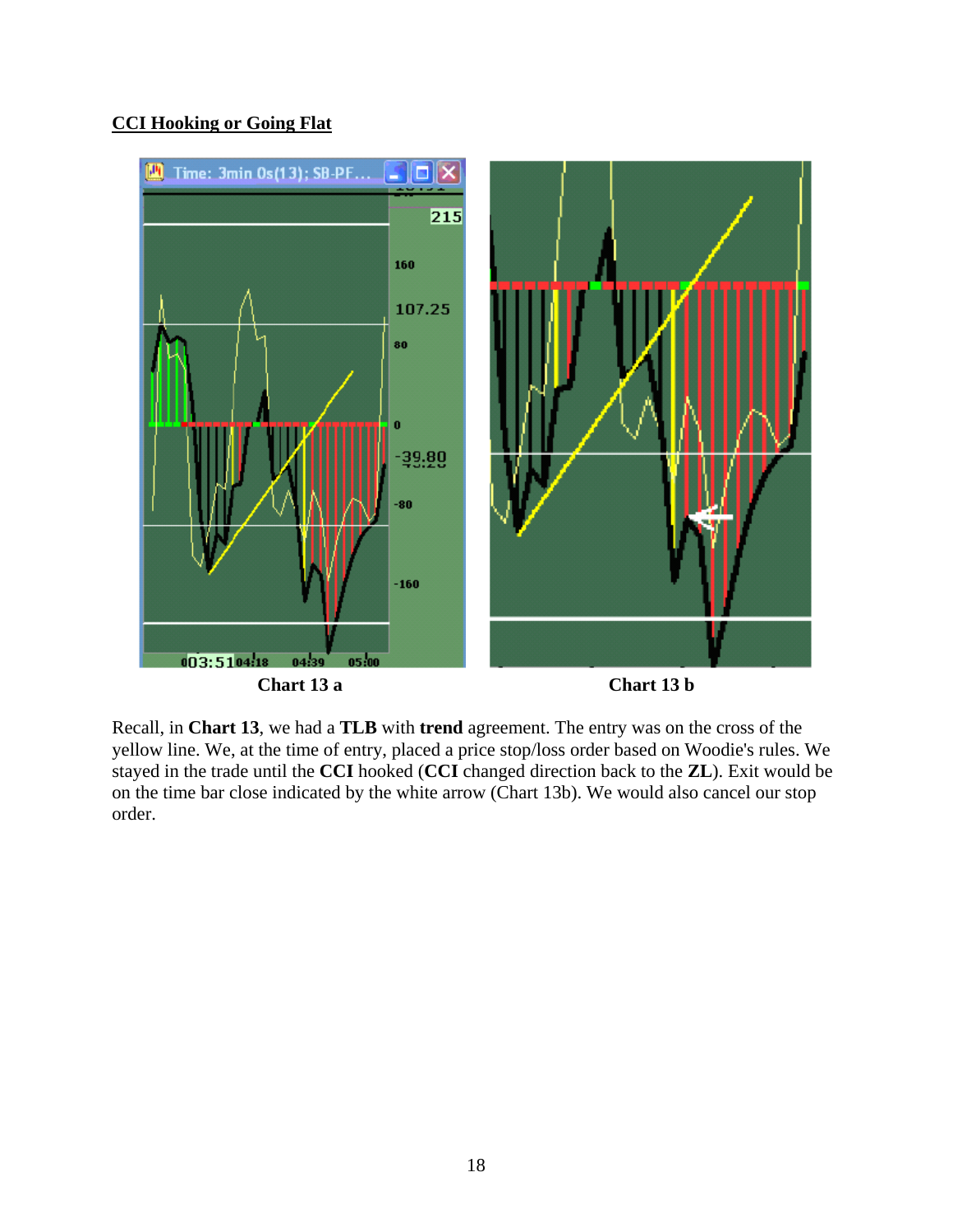# **TCCI crossing the CCI**

Returning to Chart 10:

![](_page_18_Figure_2.jpeg)

Recall this Chart shows a **ZLR**. You enter the position when the **CCI** changed direction back to **trend**. Stay in the trade until one of the three exit rules comes into play. In this case, it is when the **TCCI** yellow line crosses the **CCI** black line, as we see on **Chart 10b** as indicated by the white arrow.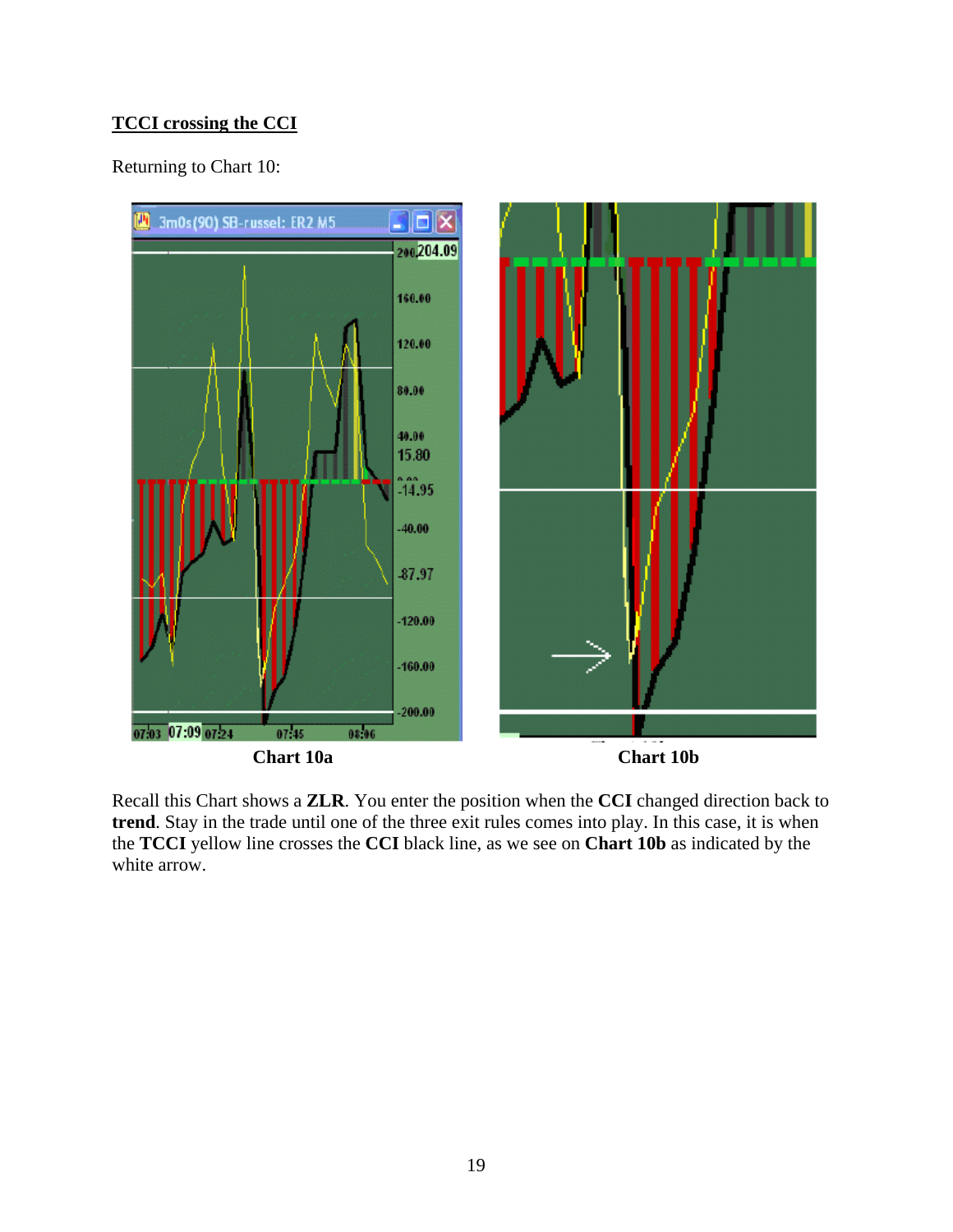# **CCI Hook From Extremes (HFE)**

This is the last exit rule that a beginner should learn. It is similar to the **CCI Hooking or Going Flat** rule. The difference is that the **CCI** is starting to change direction after it has crossed the 200/-200 lines. Here, we don't wait for the bar to close, or even 20 seconds prior to the close. We look to get out when **CCI** just hints a change of direction, long before the time-bar close. On **Chart 14b**, we go with the yellow arrow and do not wait until time bar close or even 20 seconds prior to close.

![](_page_19_Figure_2.jpeg)

Going back to **Chart 14**:

## **Woodie's CCI Patterns That are Counter-Trend or Trend -Changing Patterns:**

- 1. The Famir Trade
- 2. The Vegas Trade
- 3. The Ghost Trade
- 4. Hook from Extreme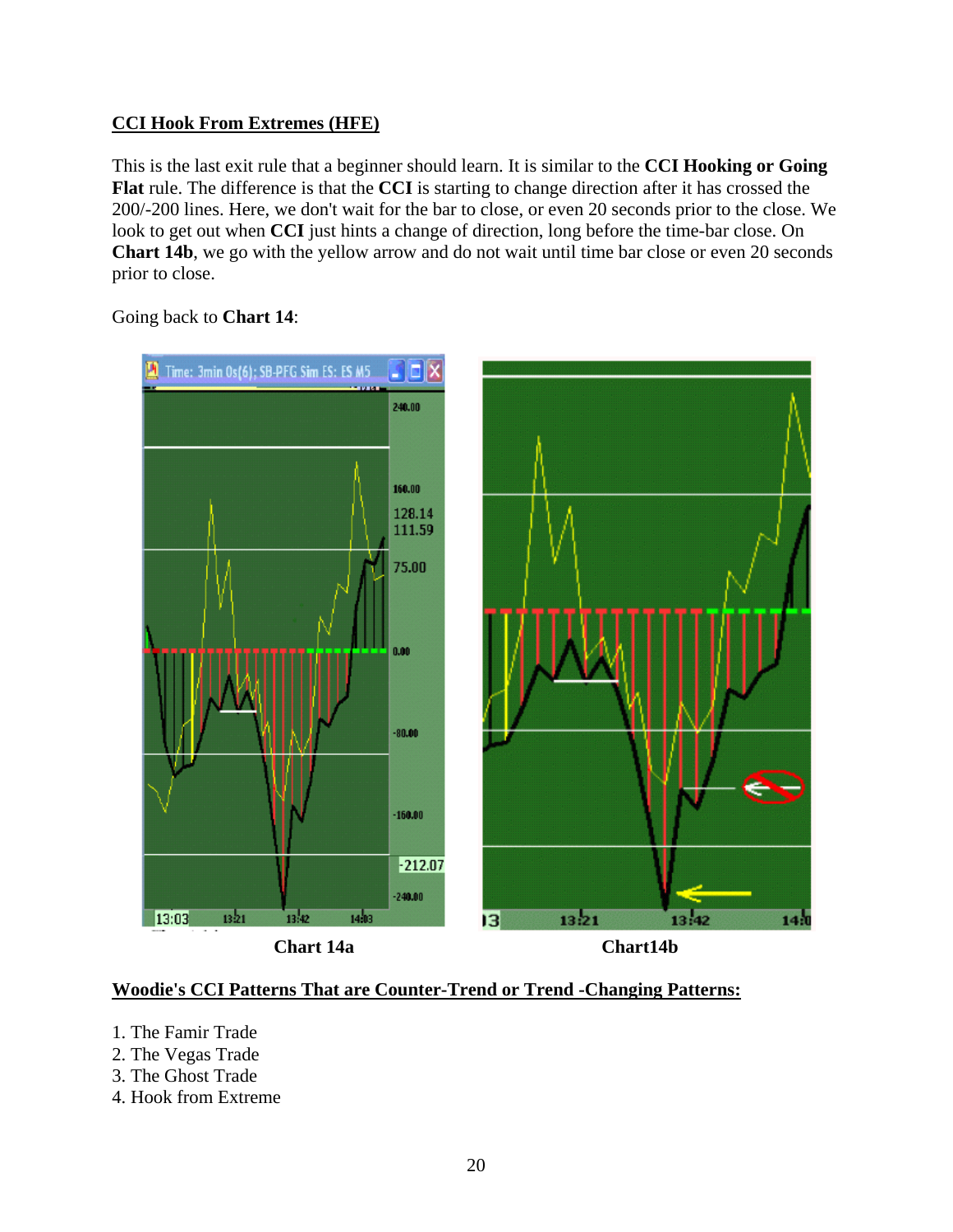#### 5. TLB counter-**trend** 6. HTLB counter-**trend**

# **The Famir Trade**

The Famir pattern could be considered a **ZLR** pattern which immediately fails on the next or subsequent time bar(s). As with the **ZLR** pattern, Famir has the most success within the  $50/-50$ boundary of the **ZL**. It is a hard trade for beginners, not in seeing the pattern, but living with and feeling the trade internally. This is because the beginner has just suffered a loss on an executed **ZLR** and now has to reverse his position. This predicament can be further frustrating if the Famir trade pattern then fails, leaving the newcomer with a sense of total loss. That being said, the Famir trade pattern is very successful and popular among Woodie's system followers. Here, the **LSMA** comes into play. If the **LSMA** is in agreement with the Famir, it gives more confidence to the trade. The **LSMA** shows agreement-buy color; red for going lower and green for going higher. "I won't take them if the **LSMA** is not in agreement"

![](_page_20_Figure_3.jpeg)

Chart 17 shows a **Famir** to the down side. Note that the **LSMA** is red during the **ZLR**. When the Famir pattern occurs, the **LSMA** is red, in agreement with the patterns trade signal. Note also that the creation of the Famir took more than one time bar.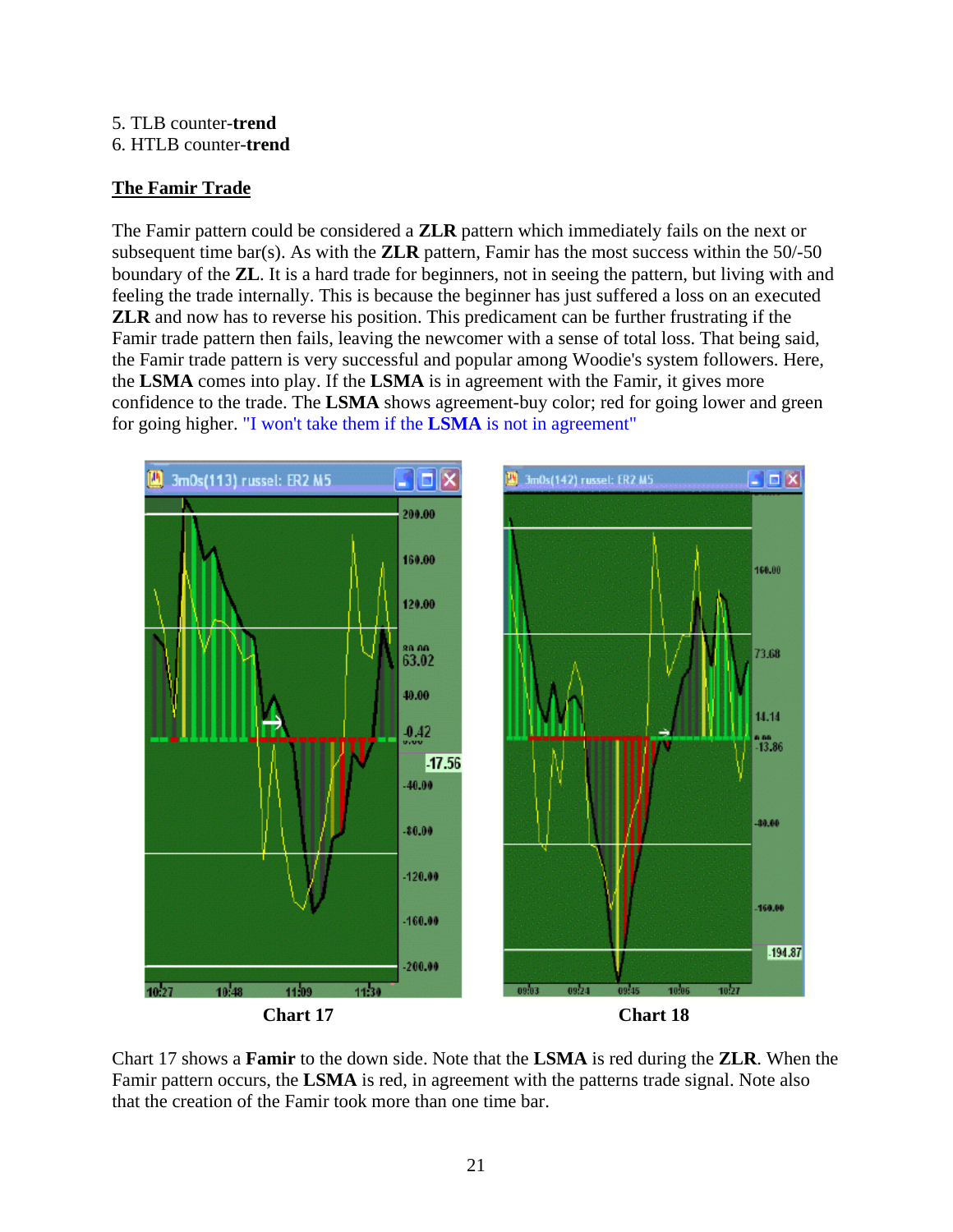Chart 18 shows a Famir right at the ZL, with a one-time bar failure. The LSMA is green and in agreement with the **Famir** trade signal.

# **The Vegas Trade**

The Vegas Trade (**VT**) is another counter-trend trade. The pattern has a few key elements. First, the **CCI** line must have extended to or past the 200/-200 line (gone to extremes) in agreement with the trend. It then should reverse back towards the **ZL** at least through the 100/-100 line. On this retracing back to the **ZL**, the **CCI** line then forms a rounding, or sideways, pattern (minimum of three time-bars) and then reverses back to trend. This rounding looks like a dome under the **ZL**, and a cup above the **ZL**. The subsequent return to **trend** is called "the Johnnycome-lately guys". The pattern is in effect when the **CCI** line reverses back again towards the **ZL** and exceeds the rounding swing low/high.

![](_page_21_Figure_3.jpeg)

Chart 19 shows a **VT** to the upside.

Chart 20 shows a **VT** to the downside.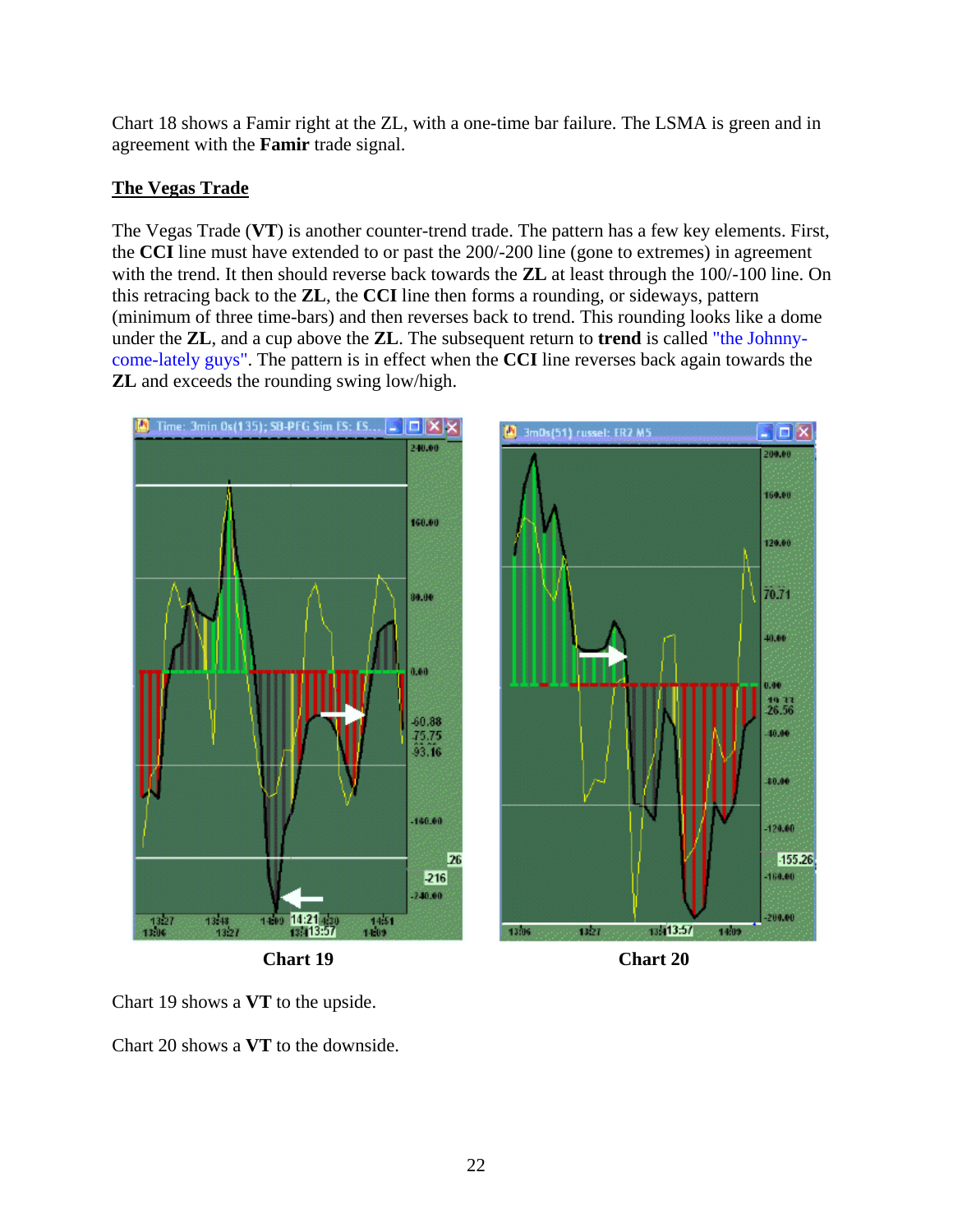## **The Ghost Trade**

The Ghost trade is a counter-**trend** trade which derives its name from the pattern created. It includes three peaks of the **CCI** which are in agreement with the **trend**. For a beginner, it is necessary that the middle peak be larger than the first and the third. To Edwards and Magee fans, this pattern looks like a head and shoulders, but is not limited to all of their rules. After the first and second peaks/valleys, valleys/peaks were created. These valleys/peaks are where the **CCI** line reverses back to **trend**. We draw a line break from the valleys/peaks and extend this line into the future. When this line is violated, coming off the third peak/valley, a counter-trend trade is signaled. It should be noted that the line-break (neckline if you prefer) can be horizontal or slant towards or away from the **ZL**. Woodie believes that the line slanting towards the **ZL** is favored, but all work well.

![](_page_22_Figure_2.jpeg)

![](_page_22_Figure_3.jpeg)

![](_page_22_Figure_4.jpeg)

**Chart 21** shows **GHOST** to the upside.

**Chart 22** shows **GHOST** to the downside.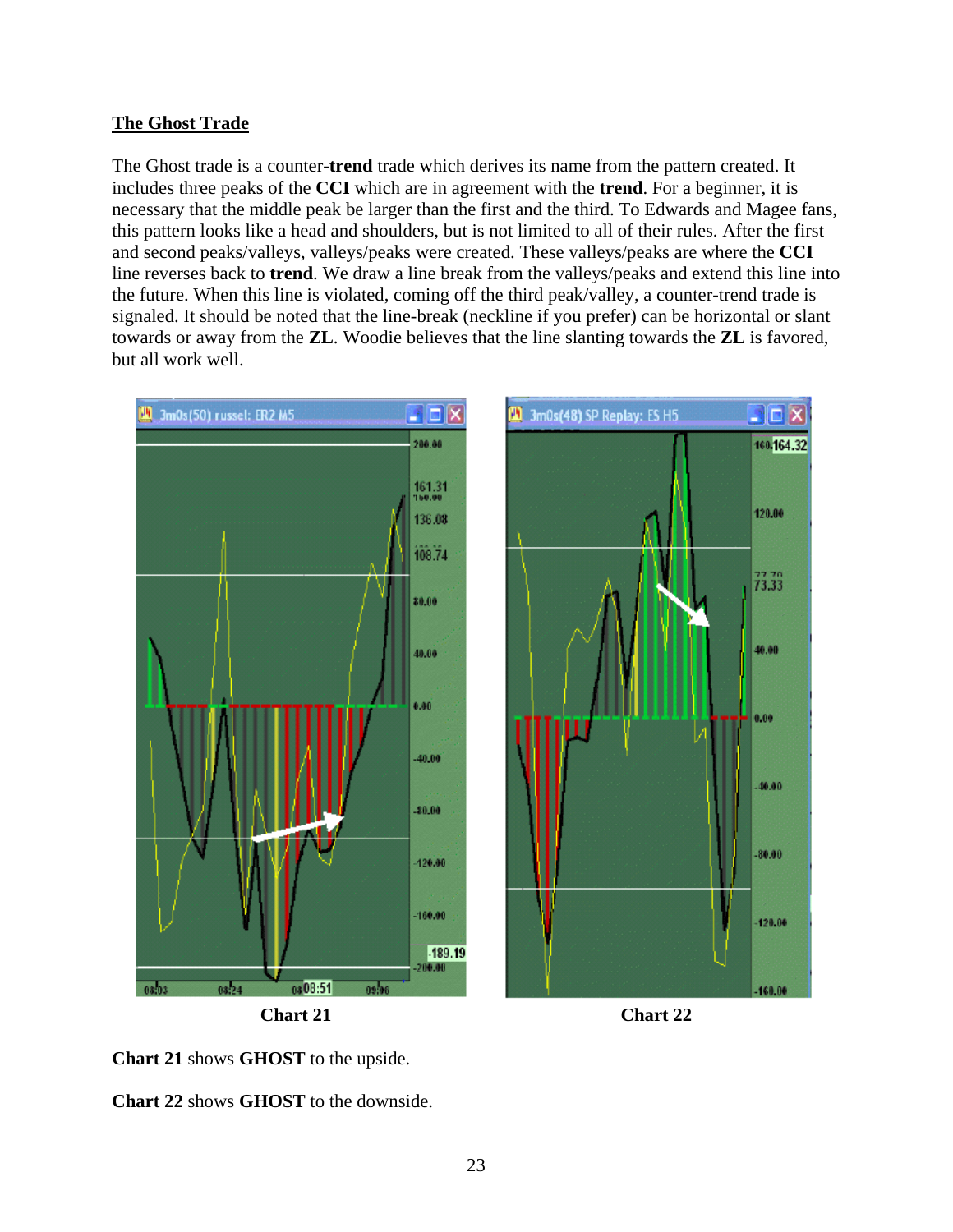# **Hook from Extreme**

This trade pattern is the easiest to identify. We discussed this pattern earlier as one of the exit rules. As a counter-**trend** trade, it materializes when the **CCI** line exceeds the 200/- 200 line than reverses back against the trend towards the **ZL**. This is a very volatile trade. To Woodie, it is the least-favorite trade pattern. So, **CAUTION** is advised. For the beginner, it is advised not to trade it. It can be used a pre-signal for other countertrend patterns, such as the **TLB** and **HTL** discussed earlier, and the **TLB** counter-trend trade pattern which is introduced next.

![](_page_23_Figure_2.jpeg)

**Chart 23** shows **HFE** to the downside.

**Chart 24** shows **HFE** to the upside.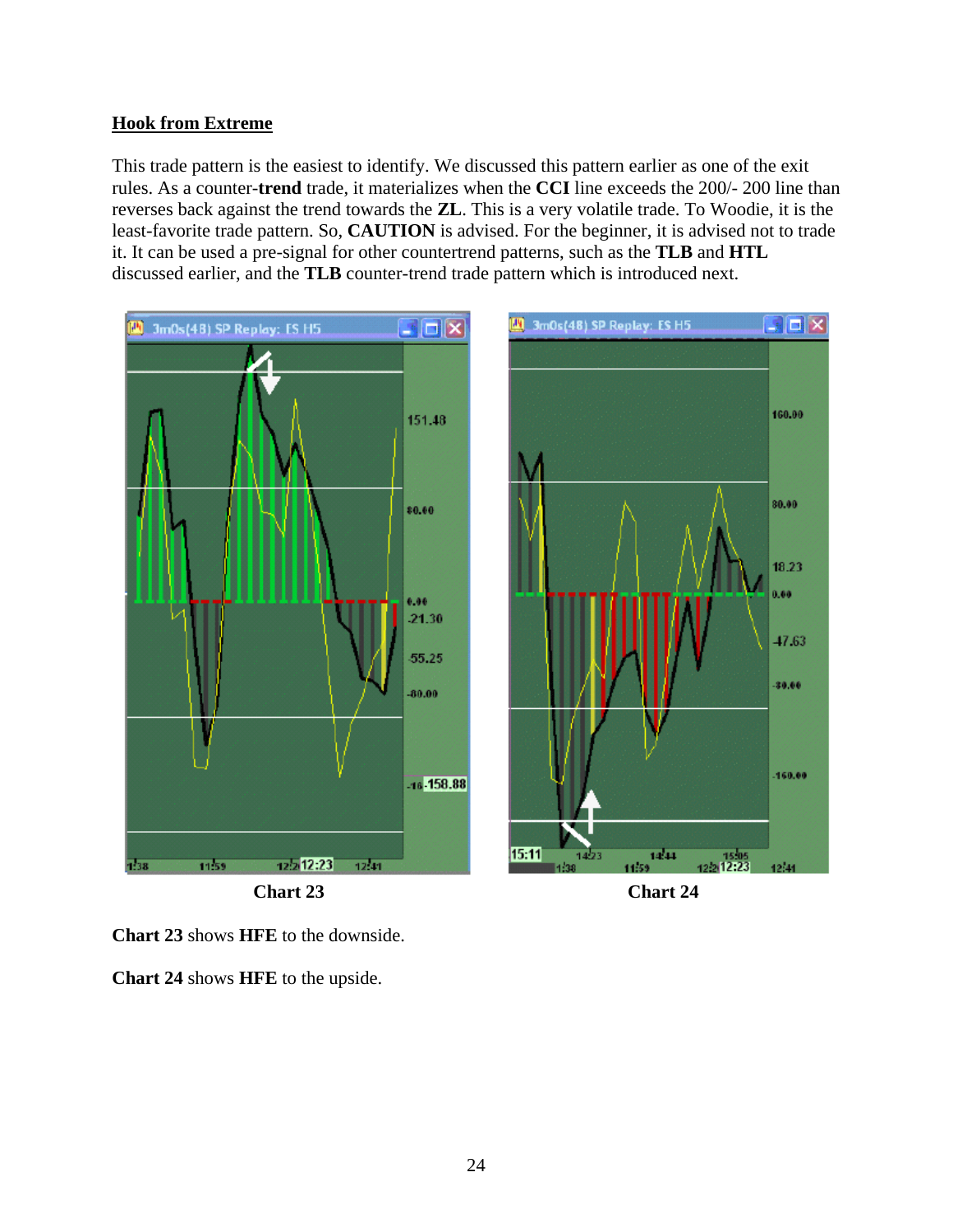# **TLB counter-trend**

The Trend Line Break counter-**trend** is a pattern that can be constructed by using **CCI** or **TCCI** peaks/valleys. The line break is drawn from upside or downside peaks/valleys. As oppose to trendlines in price chart terminology and practice, with **Woodie's CCI** we are only looking for violations, or crossing, of the drawn line by the **CCI**. The line should not be considered support or resistance. When a violation of the line occurs, a trade is signaled.

In both examples below, both **TLB** counter-**trend** were preceded by an **HFE**. This should be a sign of a stronger signal. Also, **TCCI** was used in the construction of both. Some traders prefer to use trend lines from the **CCI** line only, but both are acceptable.

![](_page_24_Figure_3.jpeg)

**Chart 25** shows trade to the upside

**Chart 26** shows trade to the downside.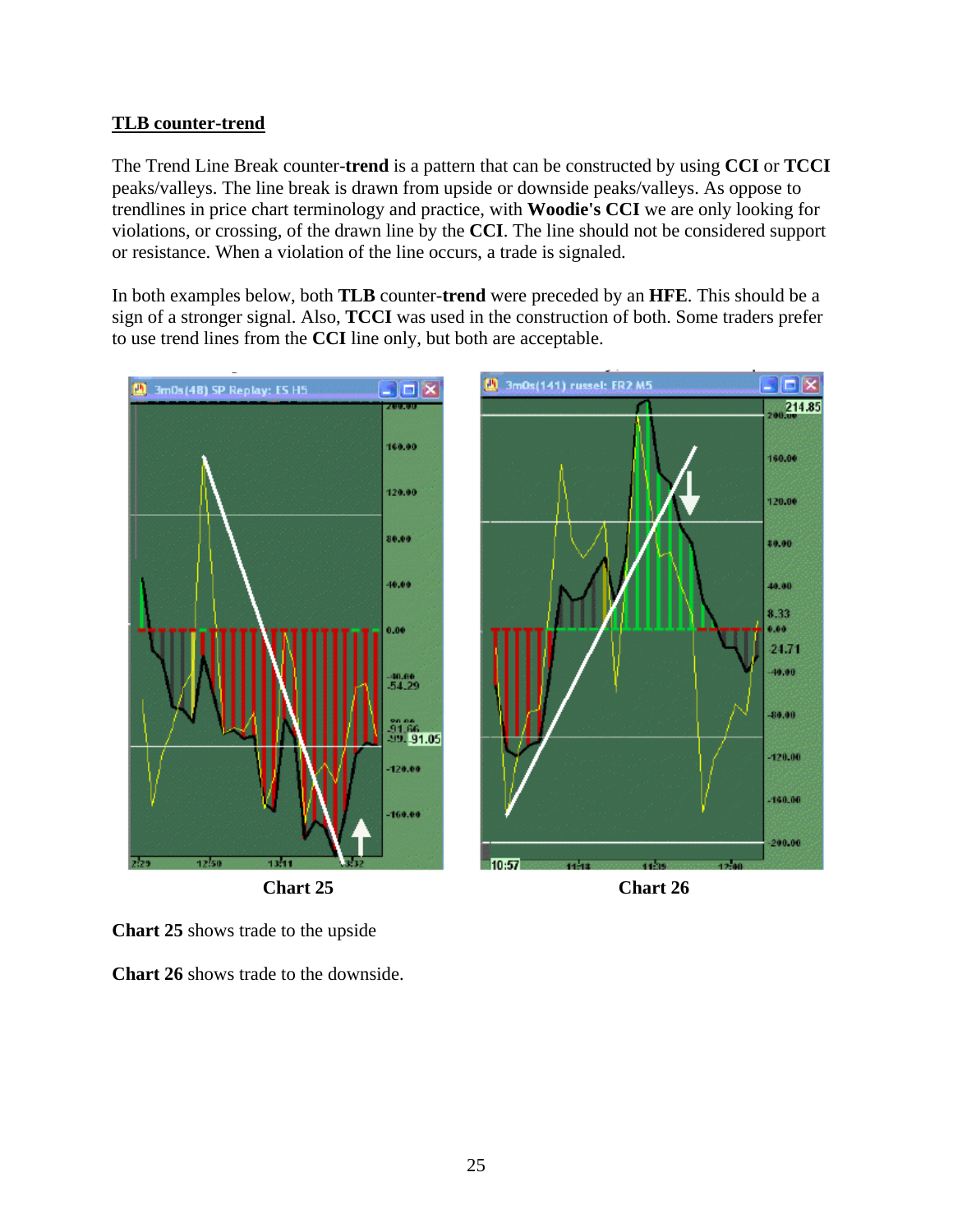## **HTLB counter-trend**

This is another line-break pattern. This pattern is constructed by looking at either **TCCI**, **CCI**, or in combination, where valleys/peaks (or internal bumps) line up horizontally to form a linebreak. Once this line is violated a trade is signaled. It is best to have these horizontal lines form within the 100/-100 lines. This signal could also occur in conjunction with a **HFE** or **TLB**  pattern.

![](_page_25_Figure_2.jpeg)

**Chart 27** shows trade to the downside.

**Chart 28** shows trade to the upside.